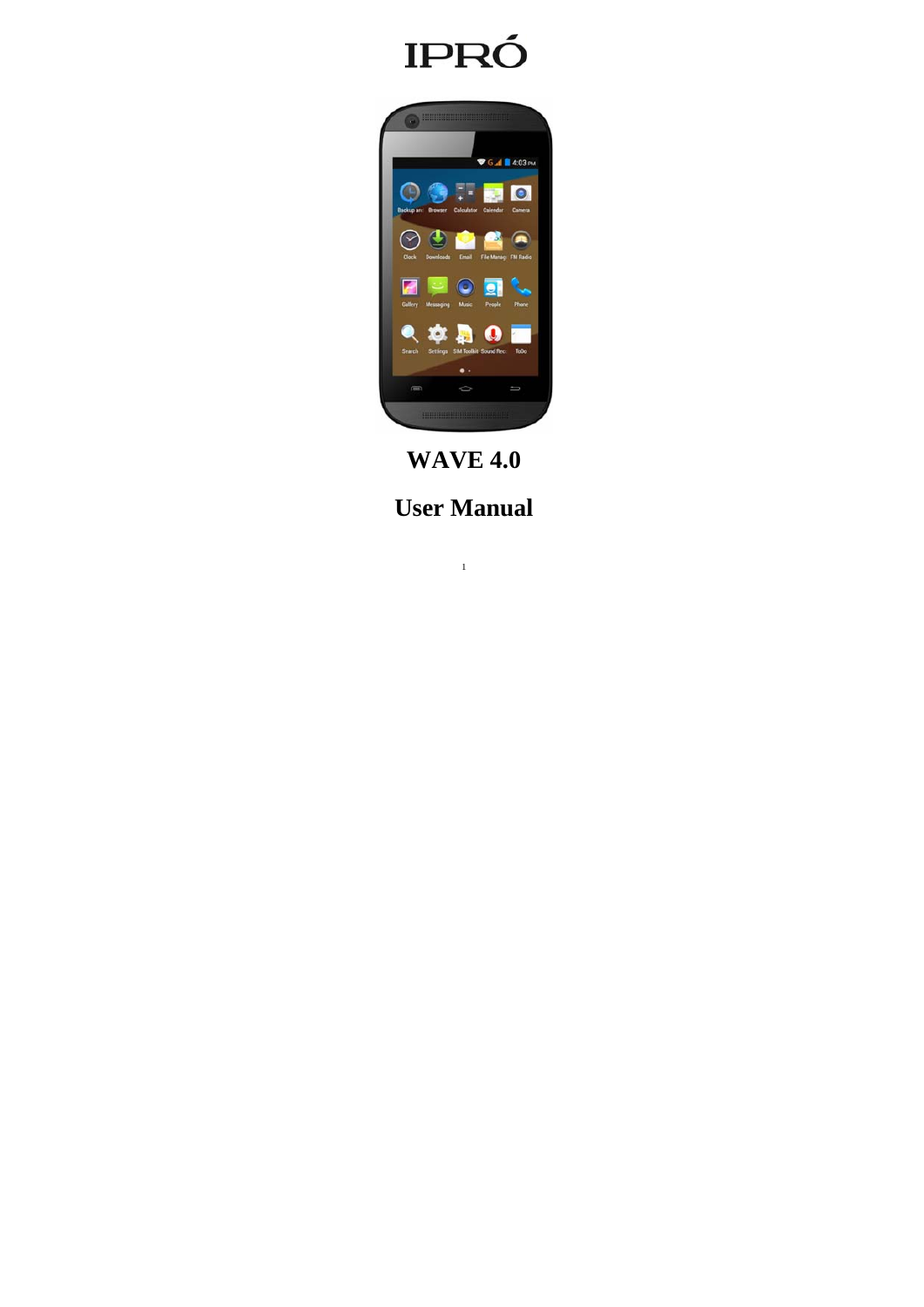# **Welcome!**

Please read this information before using the phone to make a better use of your phone. we are not responsible for any damage due to your misunderstanding of this information and misacting.

We are endeavoring to improve our products and services and we reserve all the rights to revise and change the description of this product and its software as well as this user's manual without obligation to notify any person of such revisions and changes.

This user's manual is for your better use of this phone not an approval of any accessories. All the pictures in this manual are for reference only. There may be slight difference between the appearance of phone and keys and contents of display used in this manual and those of your phone. Please refer to your phone for actuality. Some features introduced in this manual are network or

subscription-dependent features. Please contact your service provider

## **Safety Information**



Read this information before using your mobile device otherwise may result in personal injury or your device not complying with local laws.

**Battery:** 

If a conductive material such touches the exposed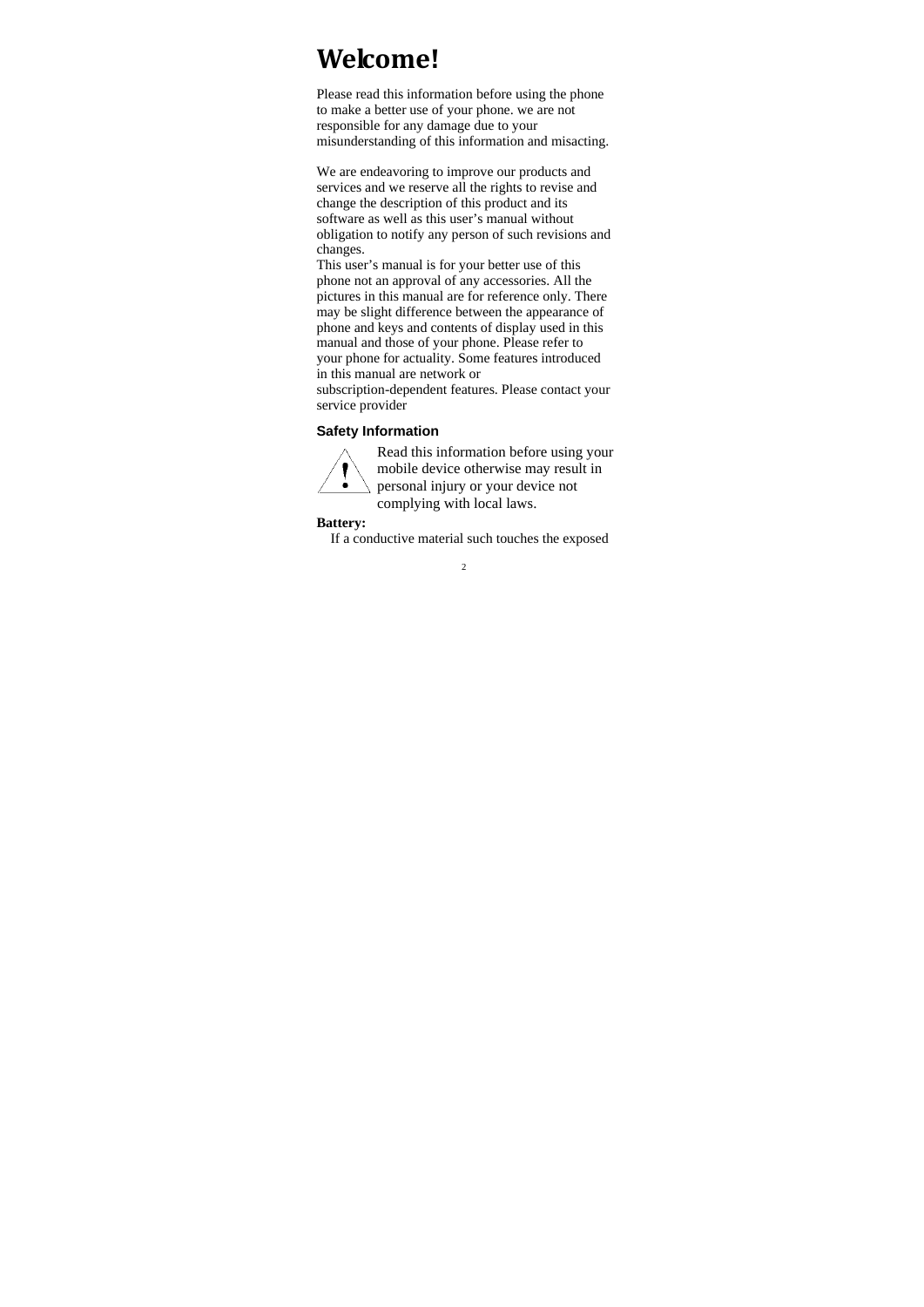terminal, short circuit may occur resulting in property damage, bodily injury or burn. To avoid risk of leaking electricity, take care when handling a charged battery particularly when placing it inside your pocket, purse or other container with metal objects.

## **Keep your mobile device from water:**

## Keep your mobile device dry.

## **Use while driving**

Always obey the laws and regulations on the use of mobile devices in the area where you drive. Give full attention to driving and the road; use hand-free operation or earpiece if a call is needed. **Aircraft** 

Mobile device may cause harmful interference so turn off your mobile device before boarding an airplane.

## **Blasting areas**

Always obey the related limits and regulations and do not use your mobile device in blasting areas. Turn off your mobile device in areas posted "turn off electronic devices".

## **Potentially explosive atmospheres**

Turn off your mobile device in the gas station and areas near fuel and chemical containers. Turn off your mobile device in areas posted "turn off electronic devices".

## **Medical devices**

Turn off your mobile device whenever instructed to do so by posted signs near some medical equipment. Mobile device may interfere with pacemakers, hearing aids and some other medical transplanting equipment. Do not put your mobile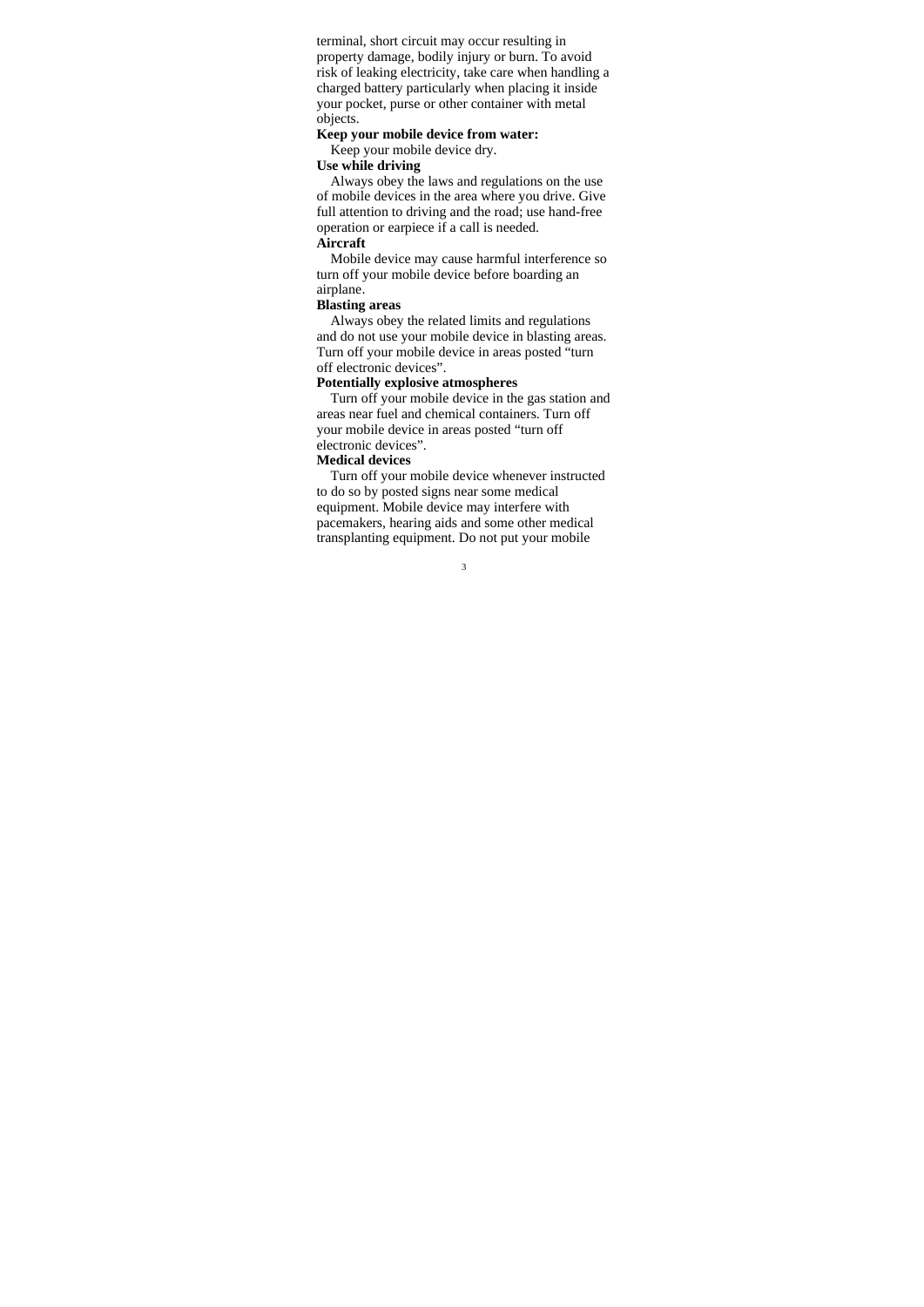device near pacemakers nor carry in the breast pocket.

#### **Accessories and battery**

Use the accessories, batteries and chargers approved by manufacturer. Use of batteries not approved by manufacturer may cause injury. **Emergency calls** 

Turn on your phone and keep it in service areas, dial emergency phone numbers and then press send key to make a call.

## **When losing your phone**

To avoid any economy damage, please inform the Tele-communication Company or agencies to lock your SIM card when you lost your phone.

When you inform the telecom company or agencies to lock your SIM card they need to know the IMEI No. of your phone, which you can find printed on the label on the back of your phone when taking off the battery. Please backup this number for future need

For safety consideration, you can make preventative measures such as set PIN Code for your SIM card to prevent other persons using your SIM card without your permission.

## **Keep away from children**

Keep the phone, battery and charger away from children to avoid any personal injury.

**Use and Care** 

**To care for this mobile device, keep it away from:** 



## **Any kind of fluid**

Keep the device away from water, rain, humidity, sweat or other moisture.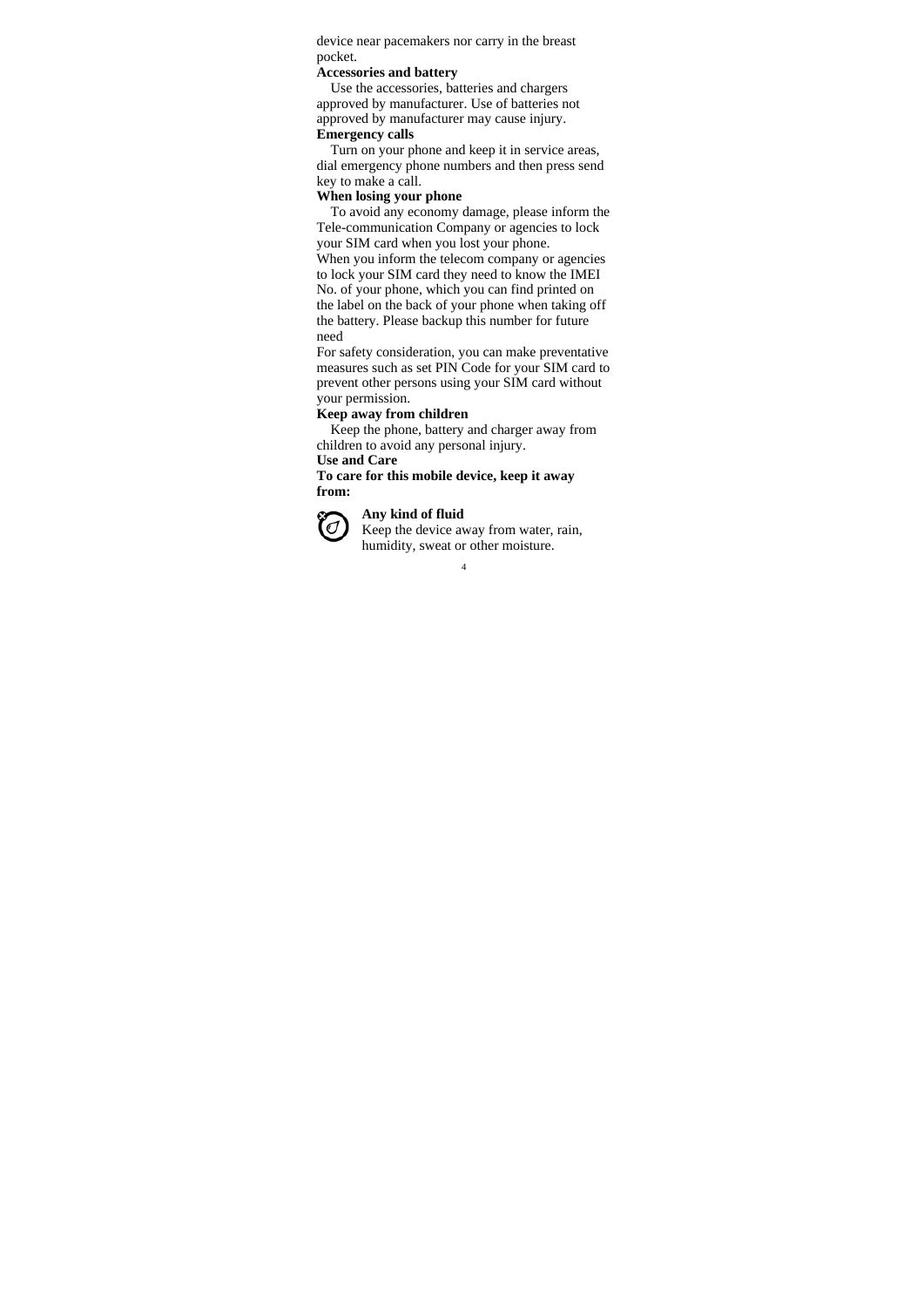

## **Extreme heat or cold**

Avoid the temperature below -10 °C/14 °F or above  $45^{\circ}$ C/113<sup>°</sup>F.



Don't try to dry your phone in a microwave

## **Dust and dirt**

 $\sum_{\substack{0.88\\ \text{food or this nonzero point}}}\nabla \cos \theta$ food or other inappropriate materials.





5

Use only a dry soft cloth to clean your phone. Don't use alcohol or other cleaning solutions.

#### **Ground**   $\chi$  )

Don't drop your phone.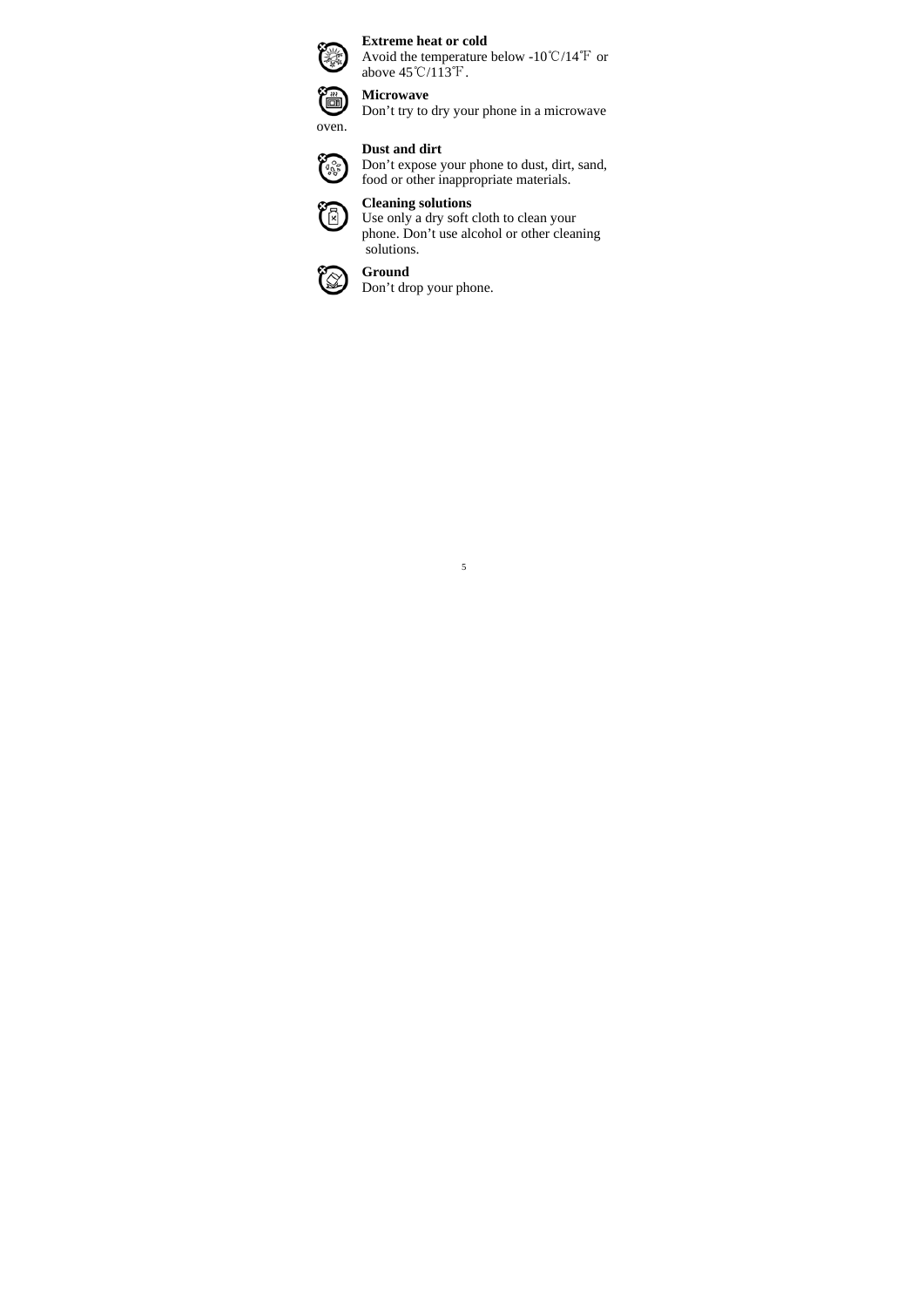## **Chapter 0 - Skills Introduction**

## **0.1 Finger gestures**

**Tap** When you want to type using the keyboard, select items onscreen such as application and settings icons, or press onscreen buttons, simply tap them with your finger. **Press and hold**

To open the available options for an item (e.g. contact or link in a web page), simply press and hold the item.

**Swipe or slide** To swipe or slide means to quickly drag your finger vertically or horizontally across the screen or optical trackball.

**Drag**

Press and hold your finger with some pressure before you start to drag. While dragging, do not release your finger until you have reached the target position. **Flick**

Flicking the screen is similar to swiping, except that you need to swipe your finger in light, quicker strokes. This finger gesture is always in a vertical direction, such as when flicking the contacts or message list.

#### **Rotate**

For most screens, you can automatically change the screen orientation from portrait to landscape by turning the phone sideways. When entering text, you can turn the phone sideways to bring up a bigger keyboard. Refer to the Settings chapter for more details.

#### **Pinch**

For some applications, like Photos or the web browser, you can "pinch" the screen using 2 fingers (for example, thumb and index fingers) to zoom in or zoom in or zoom in or  $\sigma$ 

## **0.2 The SIM Card**

#### **0.2.1 Installing the SIM card**

If you are given a SIM card to install, install it before setting up your phone.<br>**IMPORTANT:** A SIM card is required to use cellular services when

connecting to GSM networks and some CDMA networks. Your phone that has been activated on a CDMA wireless network<br>been activated on a CDMA wireless network may also use a SIM card for<br>connecting to a GSM network, primarily phone is subject to your wireless service provider's policies, which may<br>include restrictions on switching service providers and roaming, even after<br>conclusion of any required minimum service contract. Contact your wireles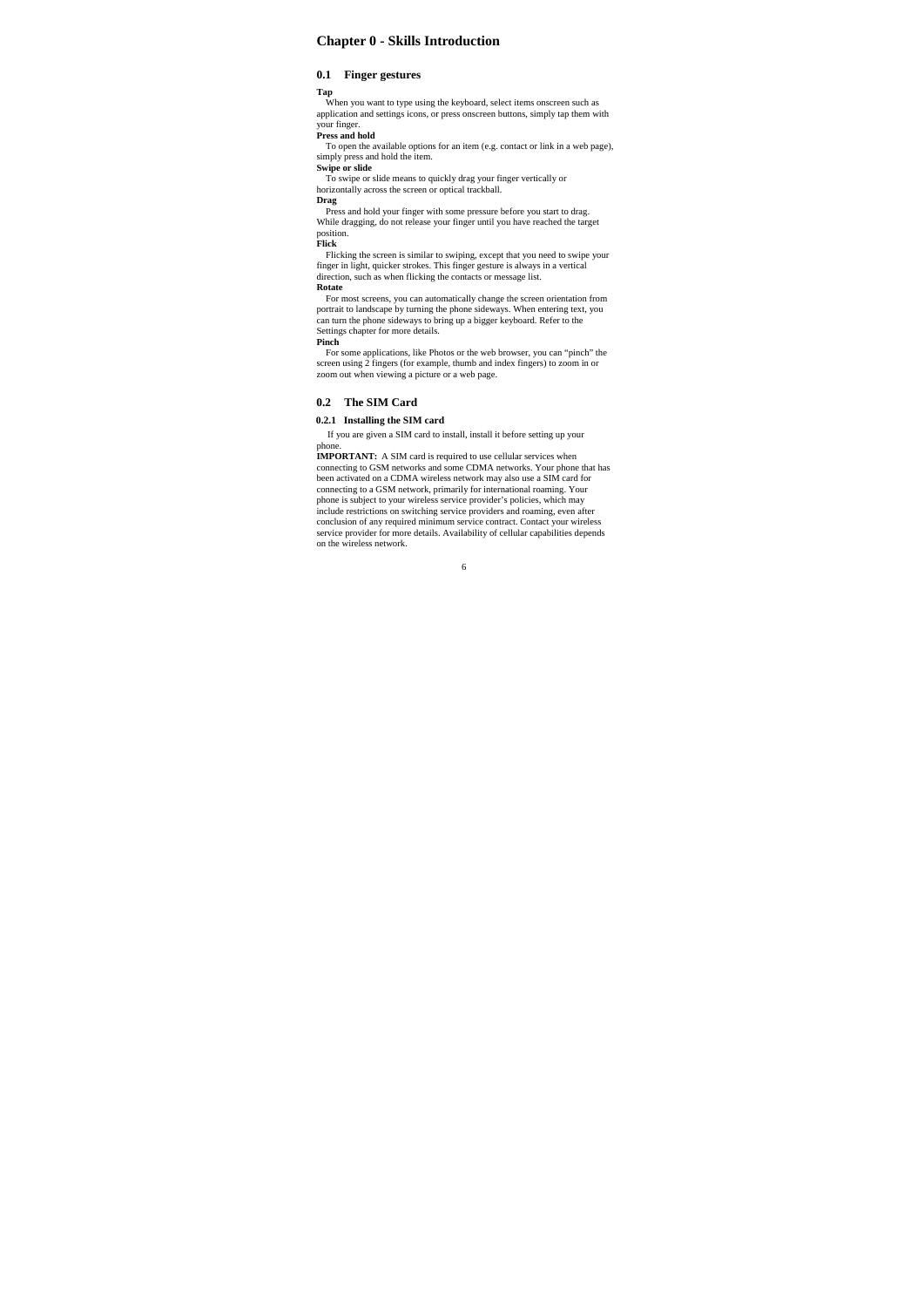

#### **0.2.2 Entering your PIN**

If your SIM card is preset with a PIN (personal identification number), you will be prompted to enter the PIN to proceed. Enter the SIM PIN, and then tap

OK.<br>
Most SIM cards are preset with a PIN (personal identification number) that<br>
is provided by your mobile operator. When prompted, enter the preset PIN,<br>
and then tap Enter. If you enter the wrong PIN three times, the SI

## **0.3 Lock Screen & Home Screen**

The Lock screen can protect your phone against accidental touch to perform<br>the operation you don't want. In Lock screen, you can drag the circle ball at<br>the bottom of the phone screen onto the unlock icon to unlock and int screen.

**Tips:** Icons at the bottom of the screen gives you quick access to Phone history and Messages. You can drag the circle ball onto each icon to open them quickly.

## **0.3.1 Main Home Screen**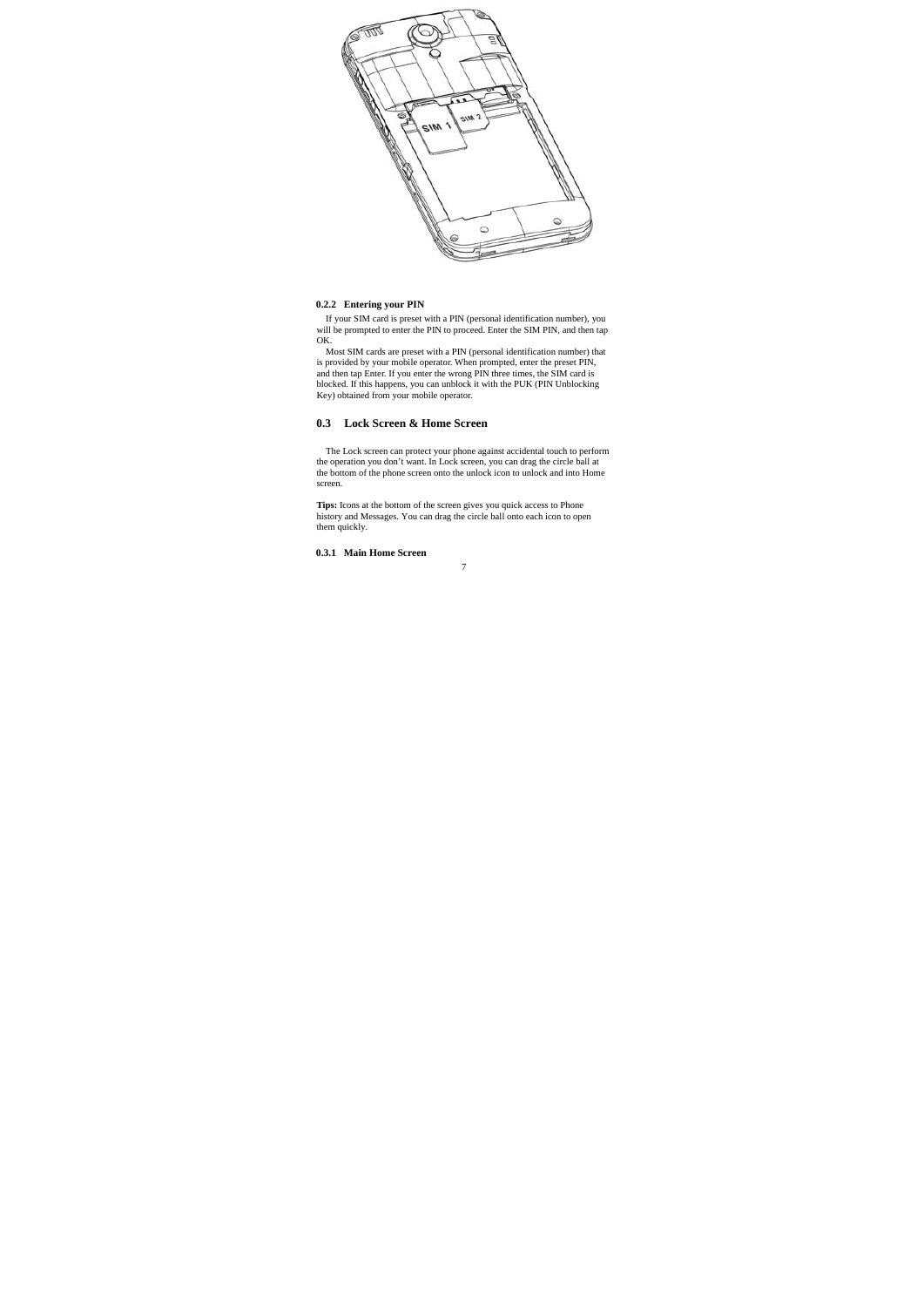The Home screen provides you with a weather clock that shows the time and weather of your current location.

Tap the respective item to open the associated application. The Home screen<br>also lets you add the items you want and need on the Home screen. Add items<br>like application icons, shortcuts, folders, and widgets to give you in access to information and applications.

#### **0.3.2 Extended Home screen**

The Home screen extends beyond the screen width to provide more space for adding icons, widgets, and more. There are 9 additional screens apart from the main Home screen.

#### **0.4 Home Screen Setting**

## **0.4.1 Changing wallpaper**

To changing your wallpaper, you can follow the information below: 1. Press and hold the blank place on one main screen, there will be a selection box.

2. Select wallpaper from **Gallery/Live wallpaper/Wallpapers.** 

3. If you want change wallpaper to a photo, tap Gallery to select a photo that you have taken using the camera or copied to your storage card. Crop the

photo and then tap Save. 4. Tap Wallpaper to choose from preset wallpapers and then tap Set wallpaper.

#### **0.4.2 Adding a widget to Home screen**

A wide selection of widgets is available for you to choose from, such as Calendar, Music, Photo Album, Friend Stream, and more.

1. Enter the main menu and slide to the right. Slide left and right to seek for the proper widget. 2. Press and hold the widget to move to the main screen to you want to put

it in.

#### **0.4.3 Adding application icons and other shortcuts on Home screen**

Place application icons on your Home screen to open applications quicker. You can also add shortcuts to settings and specific information such as a

bookmarked webpage, someone's phone number, a music playlist, route directions, and many other items, to your Home screen. The shortcuts

available depend on the applications that are installed on your phone. 1. Enter the main menu and slide left and right to seek for the proper widget and shortcuts.

2. Press and hold on the widget or shortcut to move to the part of the Home screen where there's space to add a new shortcut. 3. To add an application icon, tap Program and then select an application.

**Tips:** To add an application icon on the Home screen, enter All Programs, and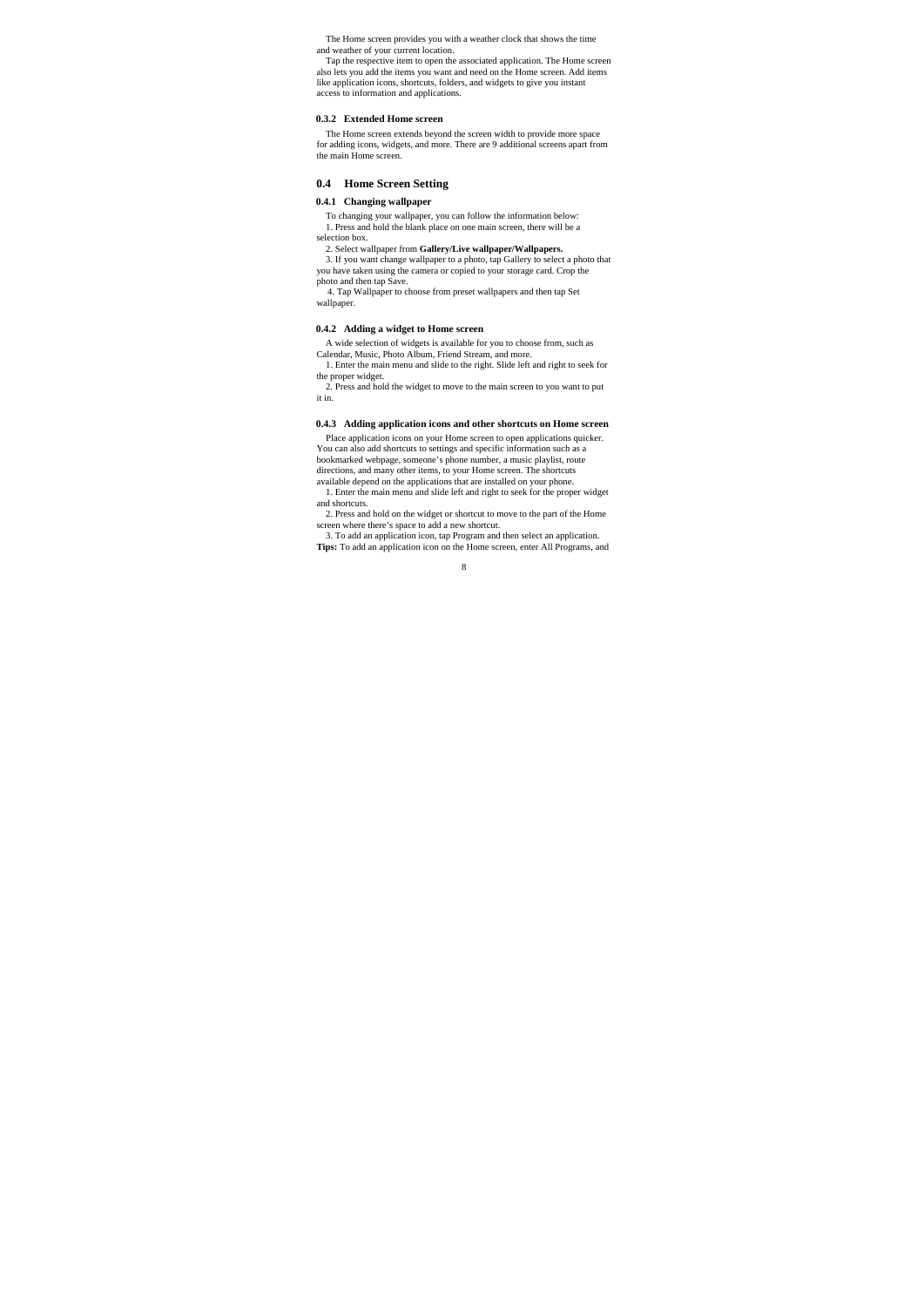then press and hold an application icon. Without lifting your finger, drag the icon to an empty area on the Home screen, and then release it.

#### **0.4.4 Adding folders on your Home screen**

Use folders to group related applications and other shortcuts to keep your Home screen tidy and organized. You can also add information folders that show up-to-date information such as Bluetooth received files, your Facebook phonebook, and more.

#### **0.4.4.1 Creating a new folder and adding items to it**

1. Press and hold an application icon or a shortcut that you want to move to another icon to create a new folder. The phone then vibrates. Don't lift your

finger. 2. Simply tap the folder to open it so you can access the applications and shortcuts inside the folder. **0.4.4.2 Rename a folder** 

Do the follows you can rename a folder: Tap the folder to open it, tap at the bottom of the folder. Enter a new folder name and then tap OK.

#### **0.4.5 Rearranging or removing widgets and icons**

Rearrange the widgets and icons on your Home screen to give room for adding more items to the Home screen. You can also remove widgets and icons that

you don't frequently use. **0.4.5.1 Moving a widget or icon**  1. Press and hold the widget or icon you want to move. The phone vibrates and you'll see a blue box around the widget or icon. Don't release your finger. 2. Drag the widget or icon to a new location on the screen. Pause at the left or right edge of the screen to drag the widget or icon onto another Home screen panel.

3. When the widget or icon is where you want it, release your finger. If you've released your finger but a message shows that there's no space to place the widget or icon, drag it right or left again to another Home screen panel. **0.4.5.2 Removing a widget or icon** 

1. Press and hold the widget or icon you want to remove. The phone vibrates and you'll see a cross on the top of the screen. Don't release your finger.

2. Drag the widget or icon to the top of the phone. The Phone button then changes into the Remove button and turns red. 3. When the widget or icon also turns red, release your finger.

#### **0.5 Checking notifications**

Notification icons on the status bar report the arrival of new messages, calendar events, alarms set and ongoing settings such as when call forwarding is on or the current call status. You can open the Notifications panel to open the message, reminder, or event notification and see the mobile operator name.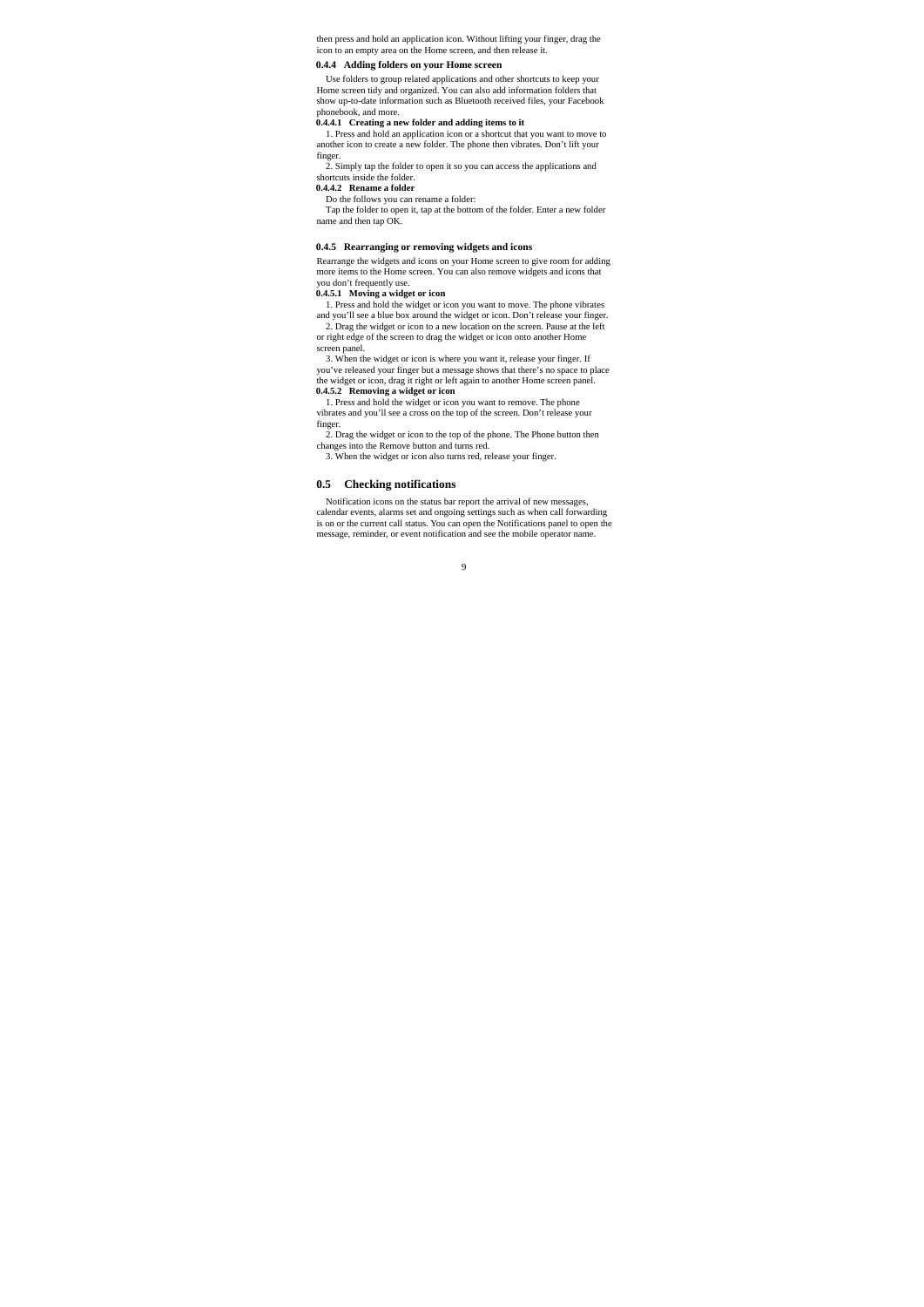#### **0.5.1 Opening the Notifications panel**

When new notification icons displays in the status bar, press and hold the<br>status bar, then slide your finger downward to open the Notifications panel.<br>If you have several notifications, you can scroll down the screen to v notifications.

#### **0.5.2 Closing the Notifications panel**

Simply move your finger to the bottom of the screen and slide your finger up.

#### **0.6 Adjusting the ringer volume**

Press the VOLUME UP or VOLUME DOWN buttons on the left panel of the phone to adjust the ringer volume to your desired level. The Ringer volume window appears on the screen to display the volume levels.

## **0.7 Connecting your phone to a computer**

## **0.7.1 Charge only**

When you connect your phone to computer the default is the charge mode. **0.7.2 Disk drive** 

Disk drive mode is available only when you have installed a microSD card

on your phone. When your phone is connected to the computer, open the notification panel (see 0.6.1 Opening the Notification panel) and tap USB connected to open

USB Mass Storage page, tap Turn on USB storage.<br>Select this mode when you want to use your storage card as a USB thumb<br>drive, and copy files between your phone 's storage card and your computer.<br>When Disk Drive mode is ena computer, you will not be able to run applications that use the storage card, such as Music or Photos.

#### **0.7.3 Copying files to and from the storage card**

1. Connect the phone to your computer using the supplied USB cable. 2. Turn on USB storage.

3. On your computer, the connected phone is recognized as a removable disk. Navigate to this removable disk and open it. 4. Do one of the following:

Copy the files from the computer to the phone's storage card's root folder. Copy the files from the phone's storage card to a folder in your computer or

computer desktop. 5. After copying the files, unmount the removable disk (that is, the

connected phone) as required by your computer's operating system to safely remove your phone.

**0.7.4 Disconnect the phone from the computer.**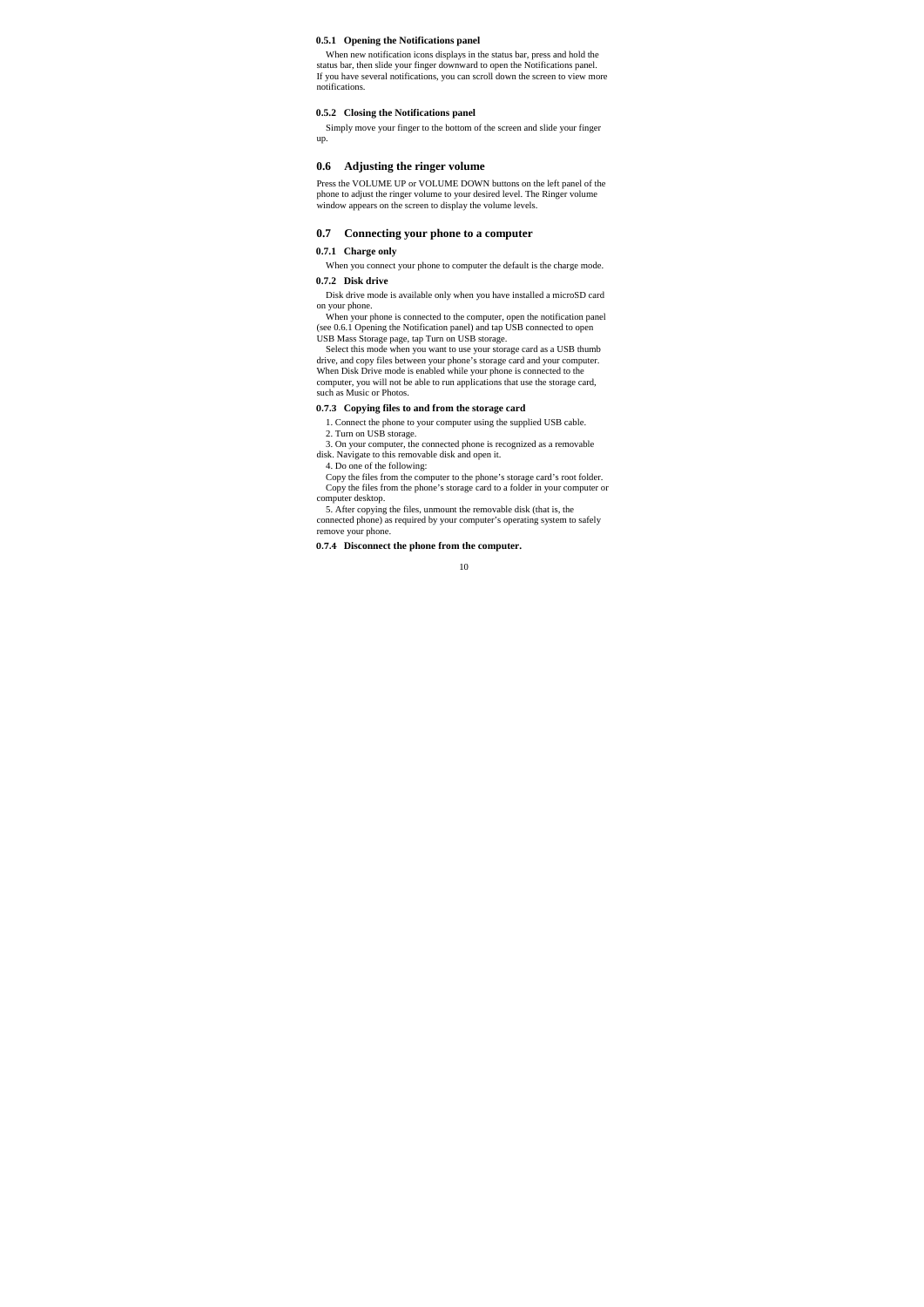If you want to keep the phone connected to the computer but don't want the phone access the storage card, open the Notifications panel, tap Turn off USB storage.

## **Chapter 1 - Phone**

#### **1.1 Phone calls**

## **1.1.1 Making a call**

There are several convenient methods to make a call from your phone.

**1.1.1.1 Calling using the Dialer**<br> **You can tap phone button at the bottom of the screen to enter the dialer**<br>
screen. In **Dialer**, when you input some number, you have two ways to select make a call.

1. Directly press call on the keyboard, and then choose which SIM card you want to use.

2. You can slide to the right to choose the number in your call history.

**Note:** If you only one SIM card inserted, you can't use another SIM card to make a call. When one SIM card is a call, another is temporarily unavailable.

**1.1.1.2 Calling a phone number in a text message**<br>While viewing a text message, you can place a call to a number that is in the body of the message.

1. Tap the message with the phone number.<br>2. On the **Select action** screen, tap the number you want to call.<br>3. The dialer screen then opens, with the phone number automatically filled in and ready to be dialed. To place the call, press call and select **SIM 1** or **SIM** 

 $\mathfrak{c}$ 

**2** by yourself. **1.1.1.3 Calling a phone number in contacts** 

Enter contacts list and select a contacts. In the contact information details

screen, tap call button behind the number you want to call.

**1.1.1.4 Making an Emergency Call**  On the Phone screen, dial the international emergency number for your locale (for example, 911), and then tap **Call**.

If your phone is locked with a passcode, you may still be able to make an emergency call: On the Enter Passcode screen, tap Emergency Call, then enter the emergency number and tap the red button.

#### **1.1.2 Answering or Rejecting a Call**

When you receive a phone call from a contact, the Incoming call screen appears and displays the caller ID icon, name, and phone number of the calling<br>party. When you receive a phone call from someone who is not stored in<br>Contacts, only the default caller ID icon and phone number appear on the

11

**1.1.2.1 Answering an incoming call**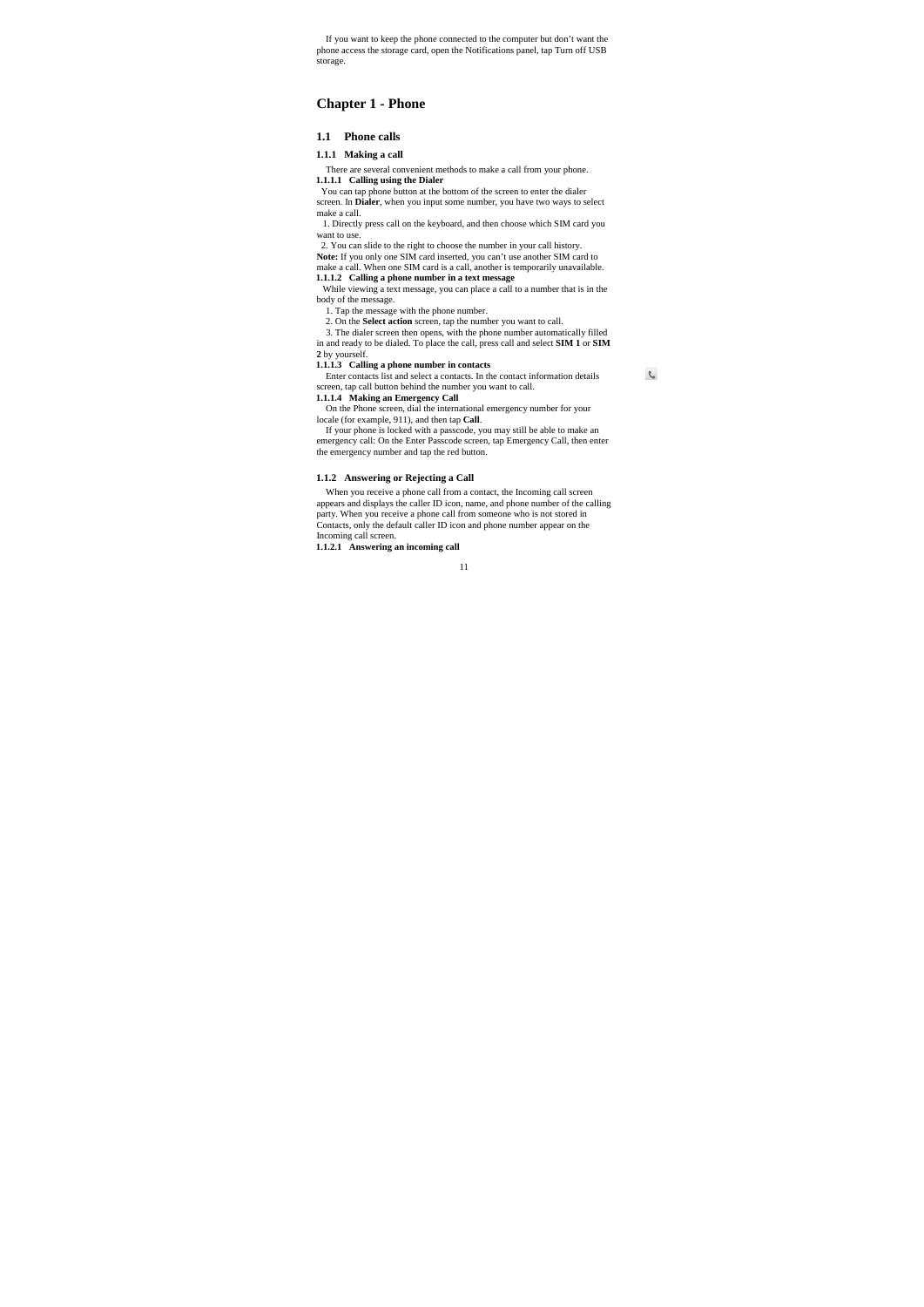Slide across the screen to answer incoming call.

**1.1.2.2 Rejecting an incoming call**  Slide the end call to reject. **1.1.2.3 Muting the ringing sound** 

To mute the ring without rejecting the call, press the VOLUME UP / VOLUME DOWN button or Power button. You can also mute the ring with press Menu and then tap Mute.

#### **1.1.3 Using In-call Options**

When a call is in progress, you can go through the operation of key options. Tap the available buttons to put a call on hold, dial another contact for a phone conference, mute the phone microphone, and more. **Note:** When the phone is dialing, only the **End call** and **Speaker on** buttons are available.

**1.1.3.1 Muting the microphone during a call**  Tap **Mute** to switch between turning the microphone on or off. When the

microphone is turned off, the Mute icon appears in the status bar. **1.1.3.2 Putting a call on hold** 

Tap **Hold** to put the call on hold. When you put a call on hold, the hold call icon appears in the status bar. Then tap **Unhold** to resume the call.

**1.1.3.3 Turning the speakerphone on or off** When you are on a call, tap **Speaker** to toggle between turning the

speakerphone on or off. The speakerphone icon appears in the status bar when the speakerphone is on.

Warning! To avoid damage to your hearing, do not hold your phone against your ear when the loudspeaker is turned on.

#### **1.1.4 Ending a call**

Do one of the following to end the call:

**•** Tap **End call**.

**•** If you are using the provided wired headset, press and hold the button to end the call.

#### **1.2 Using Call Log**

When you miss a call, the missed call icon **a** appears in the title bar. Use the **Call log** tab of the Contacts screen to check who the caller was or view all your dialed numbers and received calls.

## **1.2.1 Using the Call log tab**

Enter the dial number and slide to the right to the call log.

At the Call log tab, you can do one of the following: 1. Tap the name or number in the list to have a call.

2. Tap a name or number in the list to display the options menu where you can select to view the contact information (if the number is stored in your contacts list), edit number before call, send text message, or remove from call log.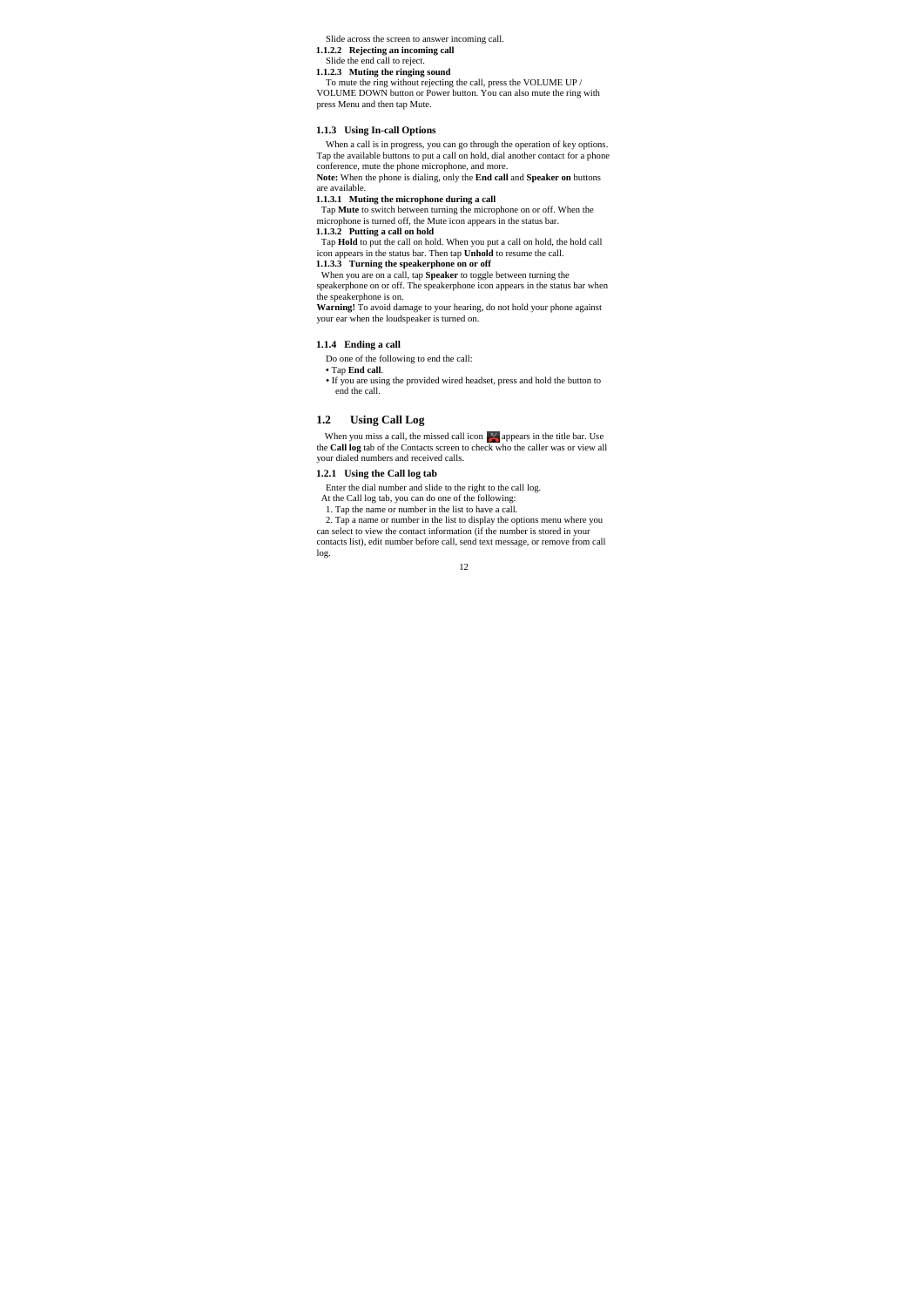#### **1.3 Adjusting Phone Settings**

You can adjust the phone settings of your phone such as your voice mail<br>number, or enable additional call services from your wireless service provider.<br>To open the dial pad, press MENU, and then tap Settings > Call setting

| Options                   | <b>Description</b>                                           |
|---------------------------|--------------------------------------------------------------|
| Fixed<br><b>Dialing</b>   | Restrict outgoing calls to a fixed set of numbers. To enable |
| <b>Numbers</b>            | this feature you must know your SIM card's PIN 2 code.       |
| <b>Voicemail</b>          | Specify another voicemail number aside from the voice        |
|                           | mail number on your SIM card.                                |
| <b>Call forwarding</b>    | Select how you want your phone to handle busy,               |
|                           | unanswered, and unreachable.                                 |
|                           | You can also set the call forwarding option for all          |
|                           | incoming calls.                                              |
| <b>Call barring</b>       | Choose barring outing or barring incoming, You need          |
|                           | apply this function from your network operators.             |
| <b>Additional</b><br>call | Enable or disable operator services such as caller ID and    |
| settings                  | call waiting.                                                |

#### **1.4 Turning the Phone Function On and Off**

You can do the follows to enabling or disabling Airplane mode:<br>1. Press HOME> MENU, then tap System Settings >more.><br>Wireless&networks, Select the Airplane mode check box to enable or disable<br>Airplane mode. When  $\mathbb{Z}\blacktri$ status bar. 2. Long press Power and then tap Airplane mode.

3. At the top of Notification number, you can tap the Airplane mode shortcut to turn on or turn off the Airplane mode.

**Tips:** When you disable Airplane Mode, the phone function is turned back on and the previous state of Bluetooth and Wi-Fi is restored.

## **Chapter 2 - Contacts**

## **2.1 About Contacts**

In **Contacts**, you can easily manage your communications with contacts via<br>phone, messaging, and email. If you are synchronizing contacts with your<br>Google account, with your PC tools, any contacts stored in those accounts displayed in contacts.

**2.2 Contacts List**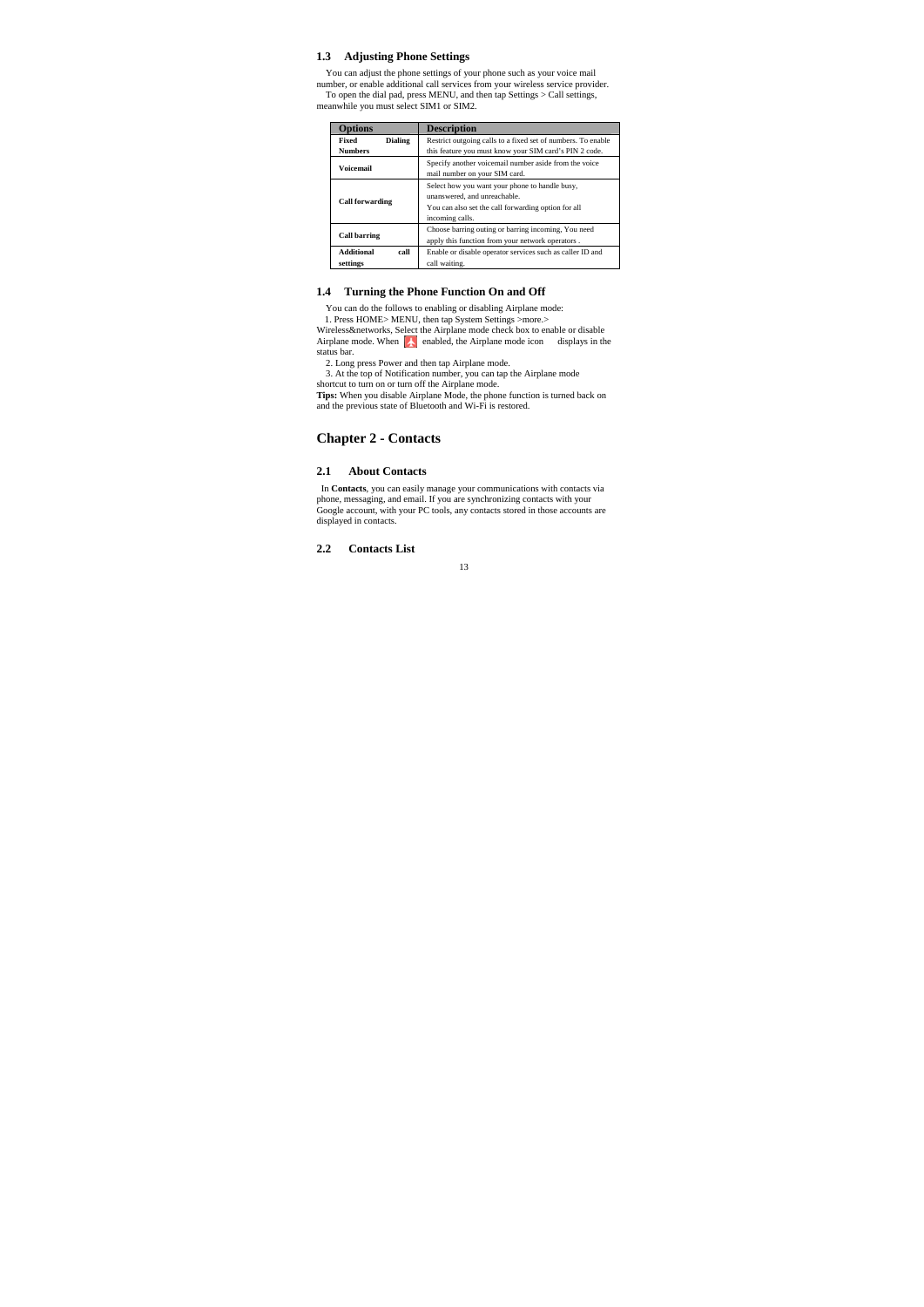## **2.2.1 Add a new contact**

1. On the contacts list screen, press the  $\boxed{2}$  button, then tap Create contact.

2. Enter the contact information in the fields provided. 3. Scroll to the bottom of the screen and tap Save.

## **2.2.2 To search for a contact**

You can press<br>  $\blacksquare$  button to enter search, there is a search bar on the top of<br>
contact sits screen, enter the first few letters of the first or last name of the<br>
contact you are esarching, matching contacts are displa tapping to hide the on screen keyboard.

## **2.2.3 Delete contact**

On the contacts list screen, press Menu, and then tap Delete contact. On the Delete screen, you can operate Multiple choice, or Mark all.<br>Warning: This operation will delete contact, please be careful.

#### **2.2.4 Display options**

The function help you to display customize options, including default and

Gmail account display option.<br>Tips: After synchronizing contacts with your Google account, add the contact<br>to the phone, you must select "All Other Contacts" item in Gmail account<br>display option, the contacts will displaye

#### **2.2.5 Import/Export**

Start the phone will automatically import SIM1 and SIM2 card contacts; you can cancel it in "Display options".

1. On the contacts list screen, press MENU, and then tap **Import/Export**. 2. You can select copy contacts from following items: Phone, SIM1 card,

SIM2 card and SD card, then tap Next. 3. Select copy contact to you want and tap Next, then select the contact(s) you want and tap Copy.

#### **2.2.6 Edit contact**

On the contacts list screen, tap a contact for details and then tap **Menu-Edit**.

#### **2.2.7 Set default number**

If the contacts contain more than one number item, you can set any to default number. On the contacts details screen, press and hold the number not default, then tap Make default number.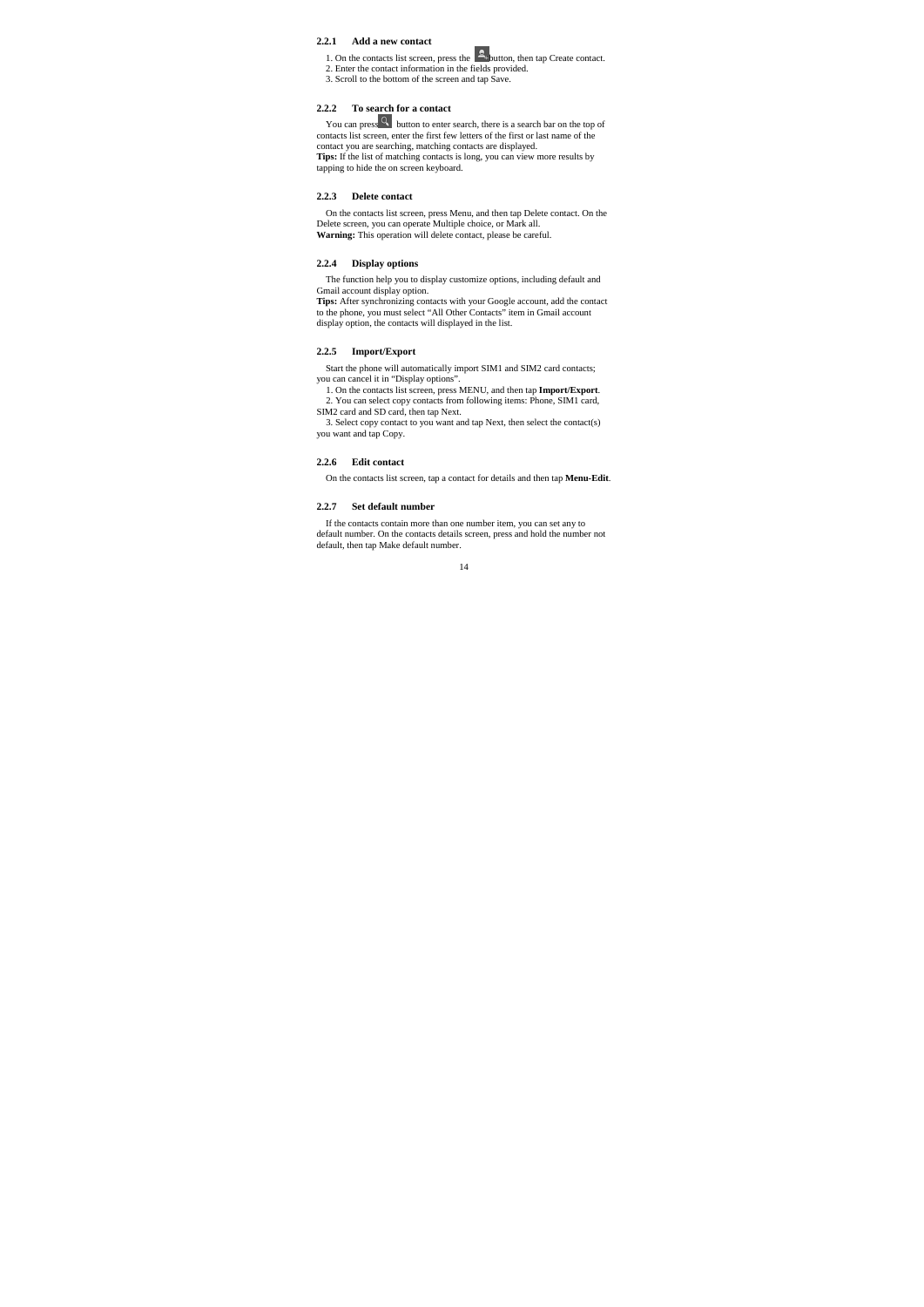#### **2.2.8 Set Ringtone**

You can set different ringtone to different contact. In the contact detail screen, press MENU and tap Set ringtone, you can change ringtone to your will.

#### **2.2.9 Groups**

You can create different groups, add saved in the phone contacts to the group, and set personalized items. Press  $\frac{P_{\text{ex}}}{P_{\text{ex}}}$  to create new group you created you can operate the Groups by the pop-up items.

## **Chapter 3 - Messaging**

## **3.1 Using Message**

Message lets you compose and send text (SMS) and multimedia messages (MMS) to other mobile phones.

## **3.1.1 Creating and sending SMS and MMS messages**

You can compose text (SMS) messages of up to 160 characters. If you continue to type after the limit is reached, your message will be delivered as one, but count as more than one message. These are called concatenated

messages. Multimedia messages, also known as MMS, can contain text and a picture, a recorded voice, an audio or video file, a picture slideshow.

#### **3.1.2 To create and send a text message**

1. On the All Messages screen, tap create the compose screen opens.

2. Enter the phone number (the message recipient) in the **To** field. As you enter the phone number, matching contacts will appear on the screen. Tap a recipient or continue entering the recipient's phone number. **Note:** Only show the saved to contact mobile phone number.

3. Tap the text box that contains the text "Type message", and then start composing your message.

Note: As you compose your message, a counter will appear in the top right corner of the text box to tell you how many characters right now. Once you go over 160- character, a new message is created but automatically joined into one when received.

4. When done, tap **Send** to send the text message.

**Note:** To receive delivery reports and know when a text message is received, in the All threads screen, press MENU and then tap **Settings**. In the SMS settings section, select the **Delivery reports** check box.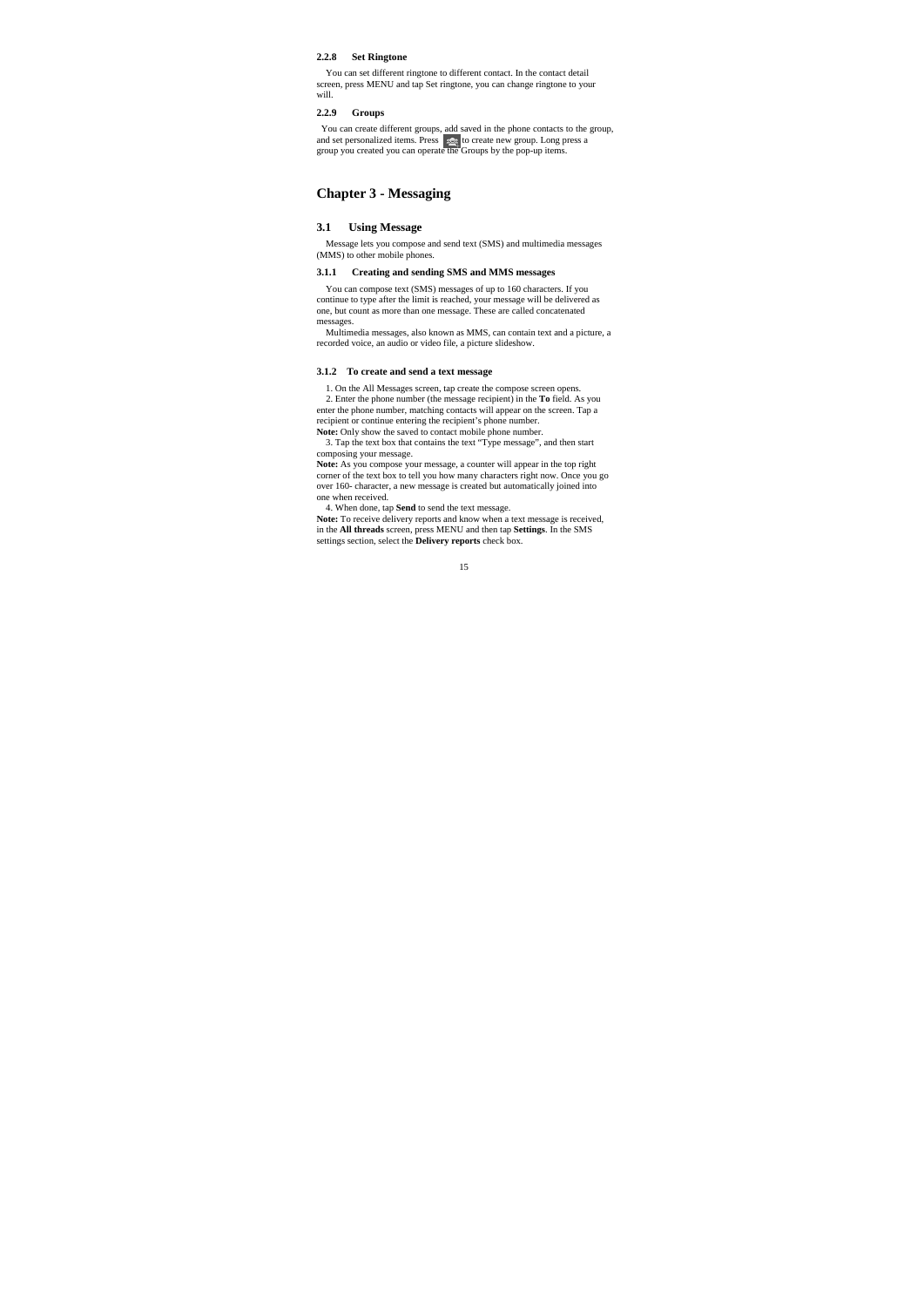#### **3.1.3 To create and send a multimedia (MMS) message**

**1.** On the **All threads** screen, tap create to open the Compose screen.

**2.** Enter the mobile phone number or email address of your message recipients in the **To** field. As you enter the phone number or email address,

matching contacts will appear on the screen. Tap a recipient or continue entering the recipient's phone number or email address.

**3.** Tap the text box that contains the text "Type text message", and then start composing your message.

**4.** Press "+" and then tap **Attach**. **5.** On the Attach window, select from the following file attachments:

**Pictures** Open the Albums application. Select a picture to attach it to your

message. **Videos** Open the Albums application. Select a video to attach it to your message.

**Audio** Open the Select music track screen. Tap an audio file to select, and then tap **OK** to attach the file into your message. The music file plays back when you tap it.

**Capture picture**. Open the Camera application. Take a picture of your

subject, and then tap **Done** to attach it to your message. **Capture video**. Open the Camcorder application. Shoot a video, and then

tap **Done** to attach it to your message. **Record audio** Open Voice Recorder. Tap the button to start recording your

message, and then tap the button to stop. **Slideshow** Open the Edit slideshow screen. Tap **Add slide** to create a new slide. Tap the created slide (for example, Slide 1), tap **Insert picture**, and then select the picture you want to add to the slide. You can also navigate to the

text box and enter a caption for the picture. When finished, tap **Done** to attach the slideshow to your message.<br>**Tips:** When editing multiple slides, tap **D** to edit the next slide or tap

to return to the previous slide.

While editing the slideshow, press MENU to let you preview the slideshow, add music or video to a slide, remove a slide, and more.

**6.** When you are finished composing the multimedia message, tap **Send**.

#### **3.1.4 To save a message as a draft**

While composing a text or multimedia message, press BACK to automatically save your message as a draft. To resume composing the message, tap the message in the All thread screen. Continue editing the message, and then tap **Send** to send it.

**Note:** Only the message have a valid recipients will be saved as a draft.

#### **3.1.5 Receiving text and multimedia messages**

Depending on your notification settings, the phone will play a ring tone, vibrate, or display the message briefly in the status bar when you receive a new text or multimedia message.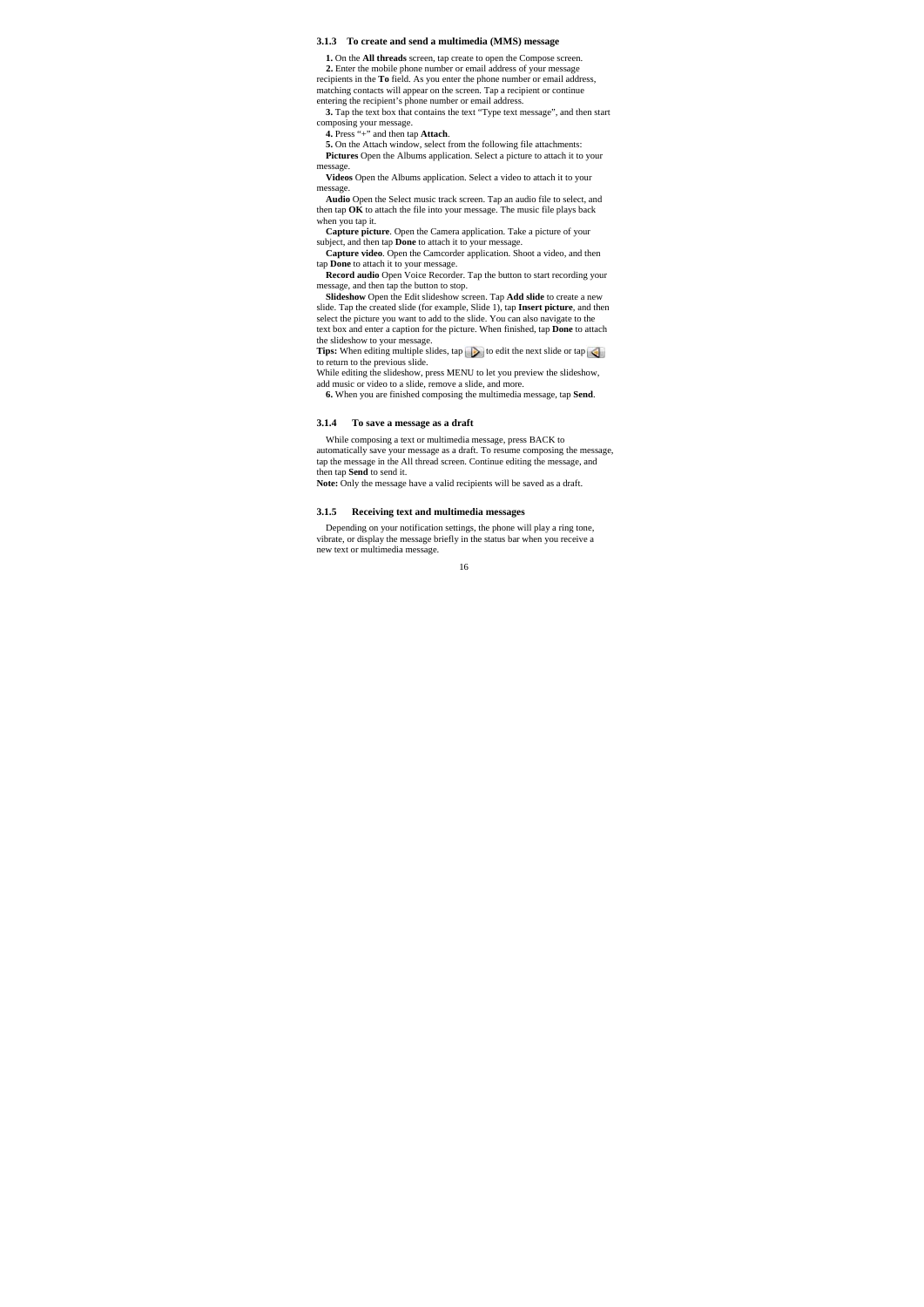#### **3.1.6 To open and read a text message**

Press HOME, then press and hold the status bar, slide it down to open the Notifications panel. Tap the new message to open and read it. On the All threads screen, tap the text message or message thread to open and read it. To return to the All threads screen from a text message thread, press MENU and then tap **More -> All threads. Notes** • To view the details of a particular message, in the message threads,

press and hold the message to open the options menu, and then tap **View thread**.

• If a message contains a link to a web page, tap the link to let you open the link in Browser or add the URL as a bookmark.

• If a message contains a phone number, tap the message to open Dialer so you can call the number.

#### **3.1.7 To open and view a multimedia message**

1. On the All threads screen, tap a multimedia message or message thread to open it.

2. Tap the **Play** button at the top of a multimedia message to view it. **Tips:** You can save the file attachment on the multimedia message to the SD card. To save, press and hold the file and then tap **Copy attached to SD card** on the options menu.

**Notes:** When **Auto-retrieve** in MMS settings is disabled, only the message subject is downloaded. To download the entire message, tap the **Download**

button at the right side of the message. Once the message has downloaded, tap the **Play** button to view the message.<br> **•** If you are concerned about the size of your data downloads, check the multimedia message size before you download it.

#### **3.2 Using Email**

#### **3.2.1 Adding a POP3/IMAP email account**

If the account type you want to set up is not in the phone database, you will be asked to enter more details. It is recommended that you get all pertinent information for the email account such as incoming/outgoing server settings before you proceed.

#### **3.2.2 Composing and sending emails**

**1.** On the email account Inbox, tap **Compose**.

**2.** Enter the message recipient's email address in the **To** field. As you enter information, matching contacts will appear on the screen. Tap the recipient or continue entering the email address. If you are sending the email to several recipients, separate the email addresses with a comma.

**3.** Enter the subject, and then compose your message. Tap **Send**. **Note:** Tap **Save as draft** to save the message as a draft, tap **Discard** will not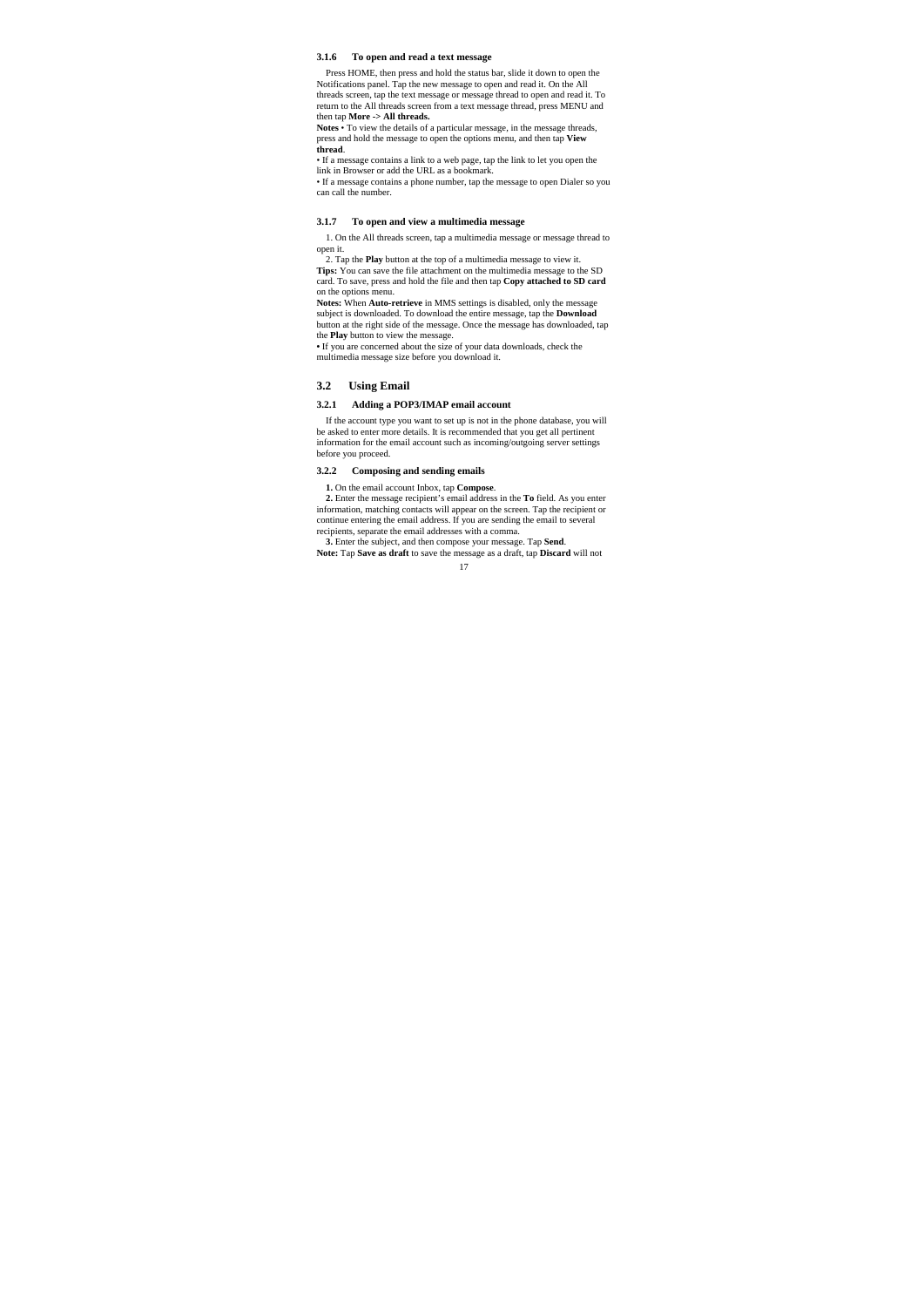save.

### **3.2.3 Viewing**

On the email account Inbox, tap the email you want to view. If the email added attachment, you can view all the attachment after download.

#### **3.2.4 Managing emails**

1. Press and hold one email, on the popup options screen, you can select Delete / Move to folder / Mark as read (unread).<br>2. On the email account Inbox screen, press Refresh, you can receive new

email in time.

3. On the email account Inbox screen, press Accounts, enter to all accounts screen

## **3.2.5 Editing email account settings**

1. On the email account Inbox screen, press Menu -> Accounts. 2. Press and hold the account, on the popup option, select **Account Settings**.

| <b>Account settings</b>      | Change the email account settings such as General settings,<br>Notification settings and server settings. |
|------------------------------|-----------------------------------------------------------------------------------------------------------|
| <b>General settings</b>      | Set the account name, your name, Signature, email check<br>frequency, default email account.              |
| <b>Notification settings</b> | Set the email notification, select ringtone and vibrate.                                                  |
| <b>Server settings</b>       | Set incoming settings, outing settings.                                                                   |

3. Press BACK to save your changes.

## **3.2.6 Deleting an email account**

1. On the email account Inbox screen, press **Menu -> Accounts.**  2. On the accounts list screen, press and hold the account, on the popup option, select **Remove Account.**

## **Chapter 4 - Camera and Multimedia**

#### **4.1 Photos**

**All pictures or videos that you capture on your phone are stored on the storage card. Photos lets you view photos and videos on Phone, in your:<br>Let us and videos on the storage card. Phone is the storage card. Phone is th** 

from an email, text message, or webpage. 2. Photo Stream Album.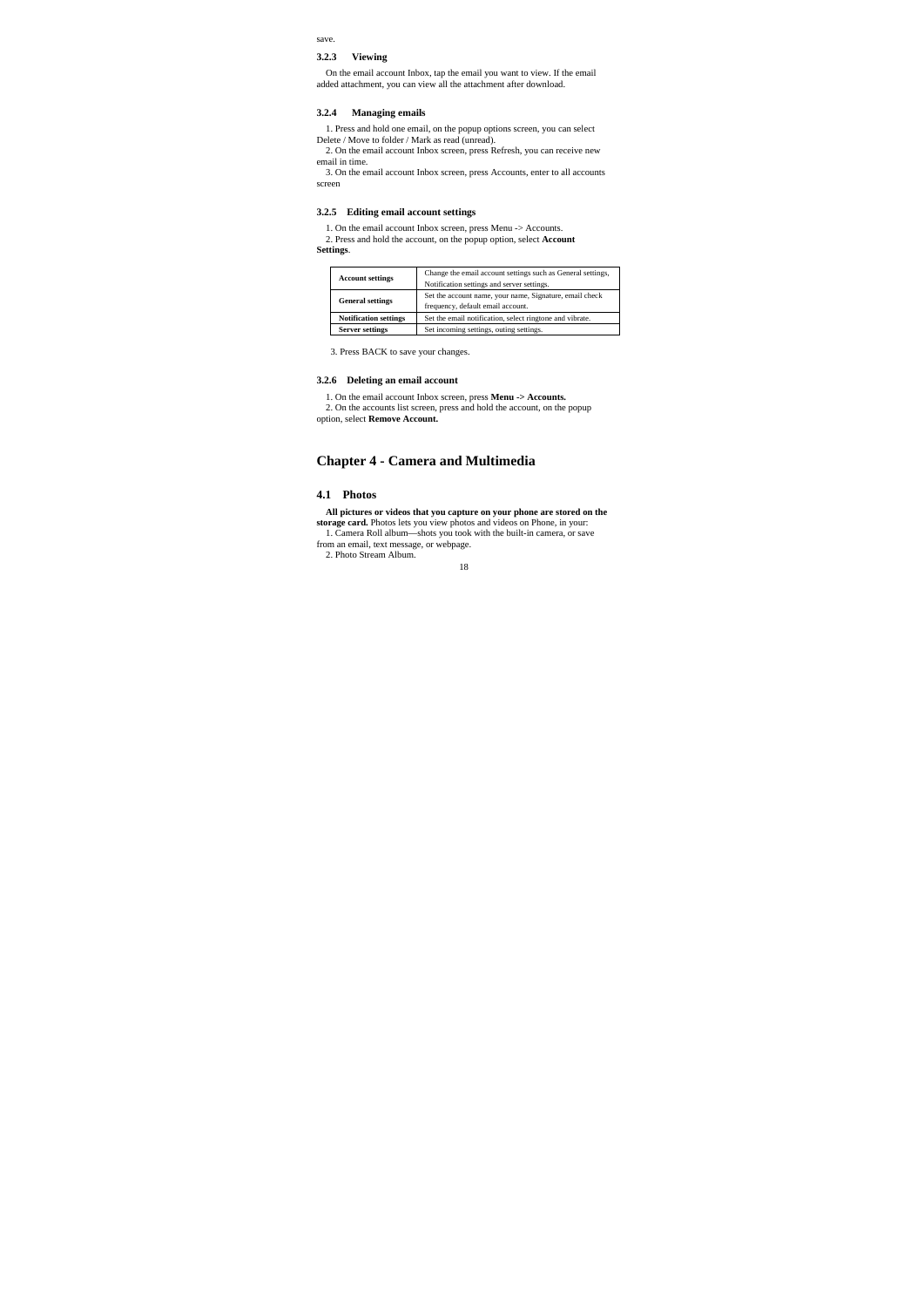3. Photo Library and other albums synced from your computer. Share: Send a photo or video in an Email, Messaging, Gmail, Bluetooth, Picasa. Delete: remove the selected photos. Menu: view Details, set as Contact icon or Wall paper, Crop photo, Rotate Left or Right.

#### **4.2 Camera**

The built-in camera lets you take both still photos and videos. Phone include a front camera for Face Time and self-portraits (in addition to the main camera on the back), and an LED flash. **Tips:** All pictures or videos that you capture on your phone are stored on the

storage card.

## **4.2.1 Taking photos**

When you open Camera, the preview screen orientation will depend on how you are holding the phone. 1.Aim your object with the screen. 2.Touch the "shutter" button on the screen.

3.After taking, photos will save to the camera's galley folder with the name

- of taking time. 4.You can view the photos by touching the preview box button.
	-

5.Camera settings You can touch the button of "set" in the interface of camera to do the settings

## **4.2.2 Shooting videos**

When you open Camera, the preview screen orientation will depend on how

- you are holding the phone. 1.Aim your object with the screen.
- 2. Touch the "shutter" button on the screen.
- 3.After taking, videos will save to the camera's galley folder with the name of taking time.
	- 4.You can view the videos by touching the preview box button.

5.Video camera settings You can touch the button of "set" in the interface of camera to do the settings

## **4.2.3 Closing Camera**

On the Camera screen, press **HOME** or **BACK**.

#### **4.3 Music**

**All songs that you capture on your phone are stored on the storage card. Copying music into the storage card .As follows:**

1. Set the phone's storage card as a USB drive.

2. On the computer, navigate to the USB drive and open it. 3. Create a folder on the root folder of the storage card (for example, Music).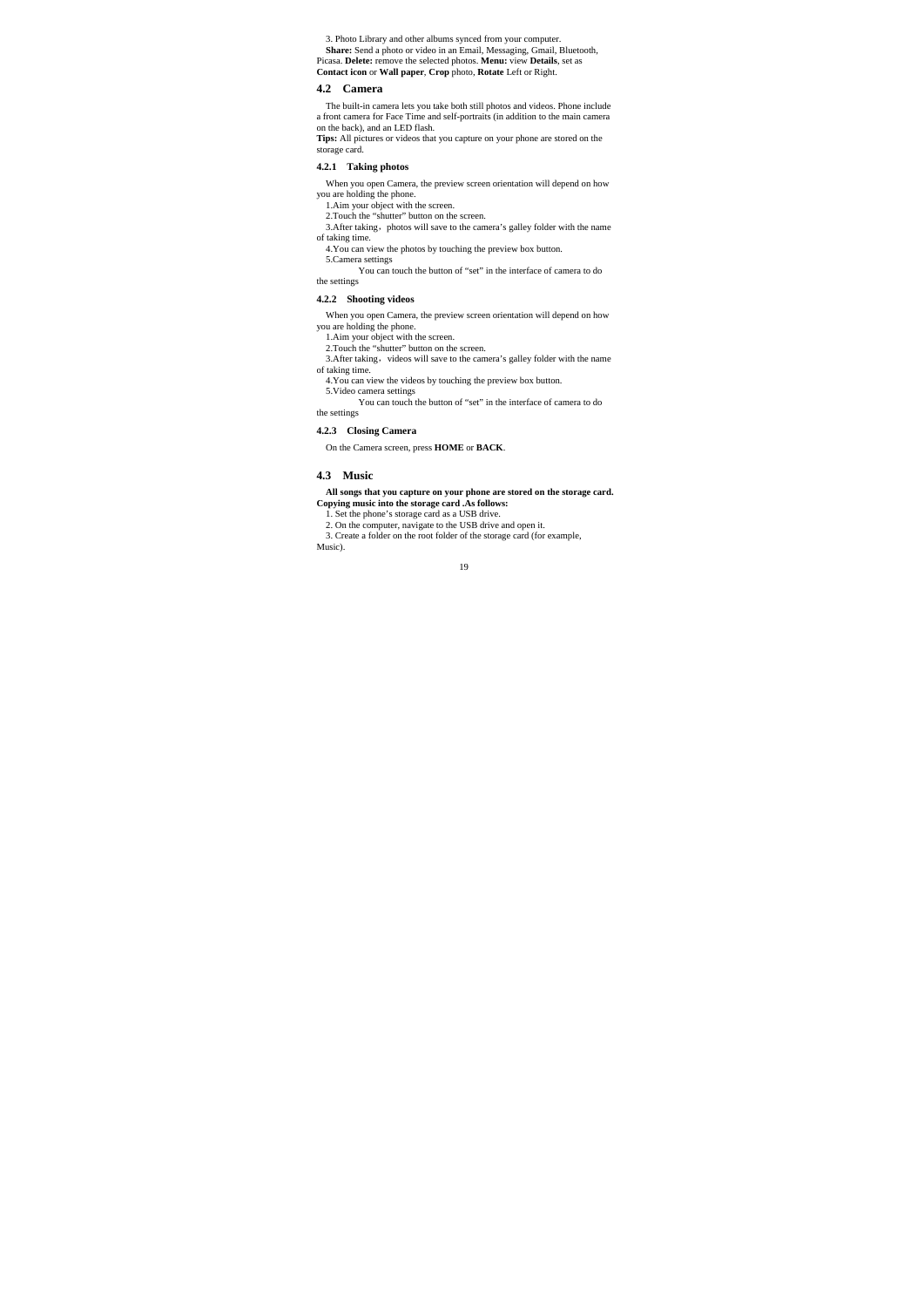4. Copy the music into the folder you have created.

5. After copying music, Unmount or eject the drive as required by your Computer's operating system to safely remove the phone.

6. Disconnect the phone from the computer.

**Tips:** You can also create and use folders to organize your music inside the Music folder you have created.

## **4.3.1 Play songs**

1. Artists: Displayed with artists' name; hold one, you can play, add to a playlist, delete, search.<br>2. Albums: Displayed with albums' name; hold one, you can play, add to

a playlist, delete, search.

3. Songs: Displayed with songs' name; hold one, you can play, add to a<br>playlist, delete, search, set as phone ringtone.<br>**4.** Playlists'; hold one, you can play, edit.<br>**4.** Playlists'; hold one, you can play edit.<br>**Tips:** R

## **Chapter 5 - Google apps**

#### **5.1 Signing In to Your Google Account**

Signing in to your Google Account lets you synchronize Gmail/Google Mail, Calendar, and Contacts between your phone and the web. You also need to sign into a Google Account to use Google Apps such as Google Talk™ and Android Market. When you turn on the phone for the first time, you are given the option to sign in to your Google Account.

1. In the Setup accounts screen, tap Google account > Yes > Next.<br>2. Tap Sign in. Enter your user name and password, and then tap Sign in.<br>After signing in, all emails, contacts, and calendar events on your Google<br>Account

**Note:** Tap Create if you do not have a Google Account yet. *Retrieving your Google Account password* 

If you forgot your Google Account password, you can retrieve it by doing the following:

1. On your computer, open your browser and go to

http://google.com/accounts.

2. On the right side of the page, click I cannot access my account. 3. In the Please select your issue section, select I forgot my password.

4. Click Reset your password now, and then follow the procedure on how to recover your password.

## **Chapter 6 - Settings**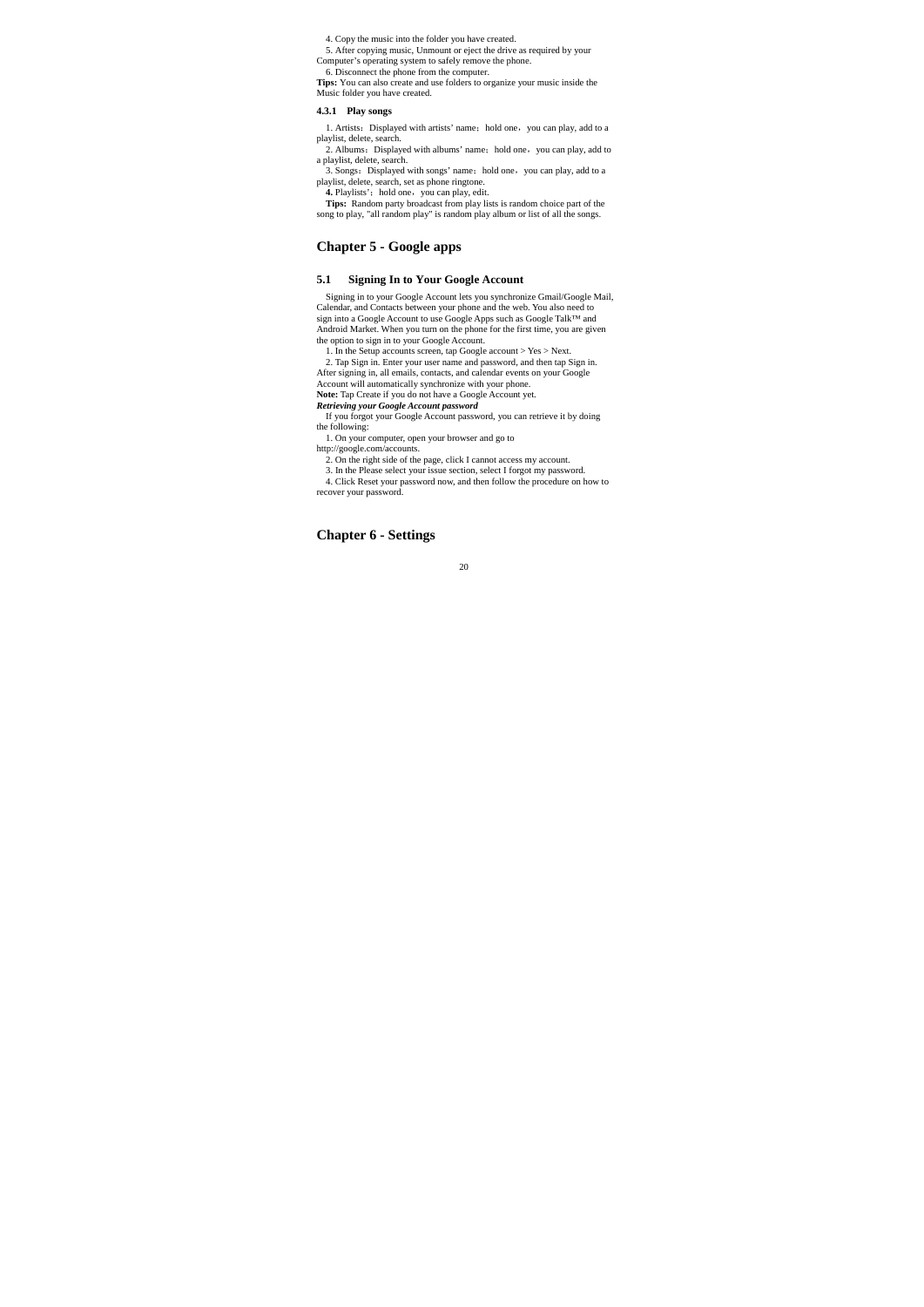## **6.1 SIM management**

You can choose to use the SIM1 or SIM2, or both of them. If you insert one SIM card, just the one would be choice.

#### **6.1.1 SIM Information**

Tap check box to choose enable or disable a SIM card, or tap a SIM card to change its information.

#### **6.1.2 Default SIM**

You could choose which the default SIM card is when you have a voice call, video card, sending a message or connection.

#### **6.1.3 General settings**

You could change roaming settings or associate contacts with a specific SIM.

#### **6.2 Wi-Fi**

Wi-Fi provides wireless Internet access over distances of up to 100 feet (100 meters). To use Wi-Fi on your phone, you need access to a wireless access

point or "hotspot".<br>**Note:** The availability and range of the Wi-Fi signal depends on the number,<br>infrastructure, and other objects through which the signal passes.

## **6.2.1 Turning Wi-Fi on and connecting to a wireless network**

**1.** Tap Settings > Wireless controls. **2.** Select the Wi-Fi check box to turn Wi-Fi on. The phone will scan for available wireless networks.

**3.** Tap Wi-Fi settings. The network names and security settings (Open network or Secured with WEP) of detected Wi-Fi networks are displayed in the Wi-Fi networks section.

**4.** Tap a Wi-Fi network to connect. If you selected an open network, you will be automatically connected to the network. If you selected a network that is secured with WEP, enter the key and then tap **Connect.**

## **6.2.2 Checking the wireless network status**

You can check the current wireless connection status from the following: **• Status bar**

When your phone is connected to a wireless network, the Wi-Fi icon  $\Rightarrow$ appears in the status bar and tells you the approximate signal strength (number of bands that light up). If Network notification in Wi-Fi settings is enabled, this icon appears in the status bar whenever the phone detects an available wireless network within range. **• Wi-Fi networks**

On the Wireless controls screen, tap Wi-Fi settings, then tap the wireless network that the phone is currently connected to. A message box will be displayed showing the Wi-Fi network name, status, speed, signal strength, and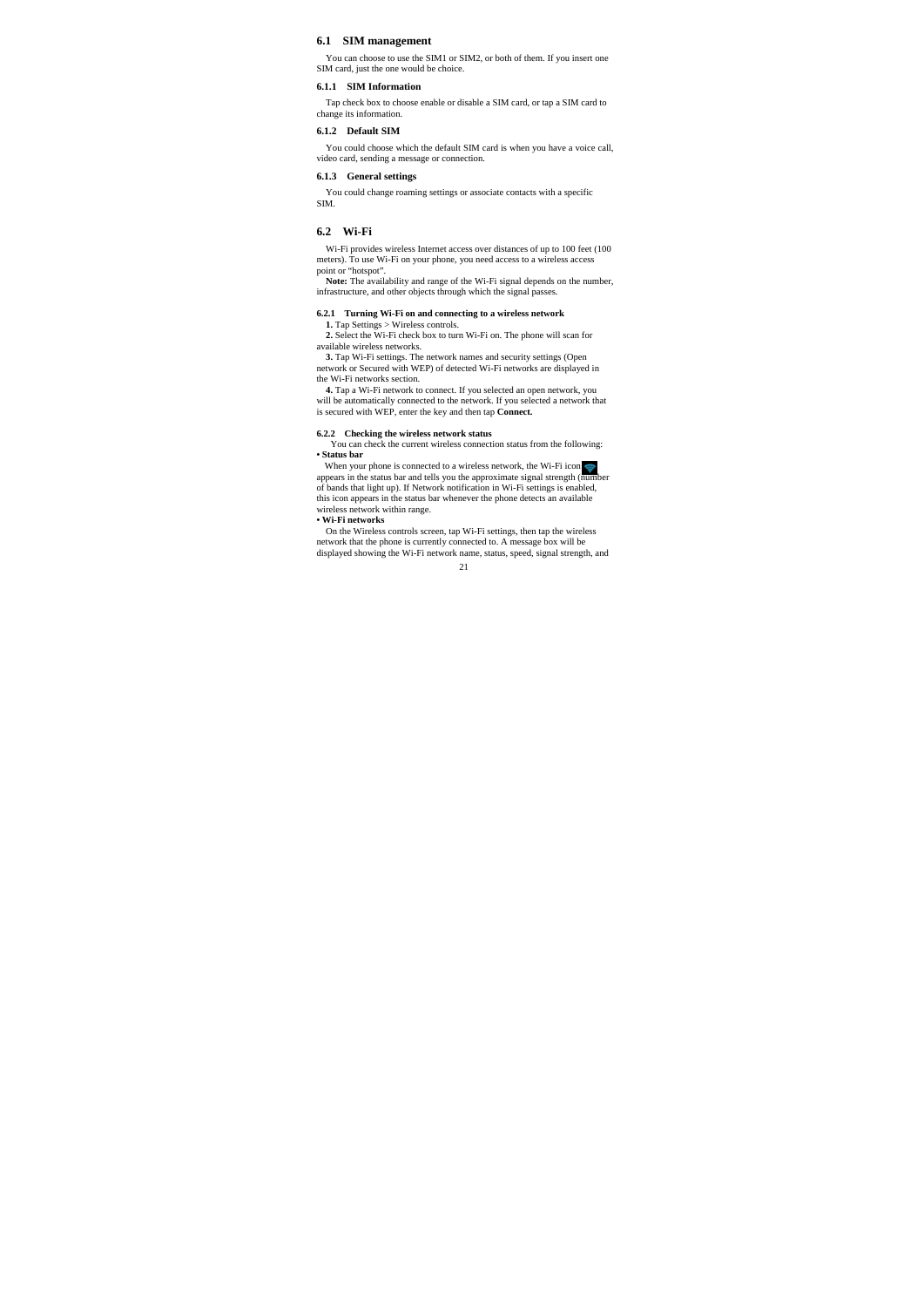more.

Note: If you want to remove the wireless network settings on your phone, tap Forget on this window. You need to enter the settings again if you want to connect to this wireless network.

**6.2.3 To connect to another Wi-Fi network**  On the Wireless controls screen**, tap Wi-Fi settings. D**etected Wi-Fi

networks are displayed in the Wi-Fi networks section.<br> **Tips:** To manually scan for available Wi-Fi networks, on the Wi-Fi settings<br>
screen, press MENU and then tap Scan.<br>
Tap another Wi-Fi network to connect to it.

**Note:** If the wireless network you want to connect to is not in the list of detected networks, scroll down the screen, then tap **Add Wi-Fi network**. Enter the wireless network settings, then tap **Save**.

#### **6.3 Bluetooth**

Bluetooth on your phone operates in three different modes: **• On**. Bluetooth is turned on. Your phone can detect other

Bluetooth-enabled devices, but not vice versa. **• Discoverable**. Bluetooth is turned on, and all other Bluetooth-enabled devices can detect your phone. **• Off**. Bluetooth is turned off. In this mode, you can neither send nor receive

information using Bluetooth. **Notes:** By default, Bluetooth is turned off. If you turn it on, then turn off your

phone, Bluetooth also turns off. When you turn on your phone again, you should turn on Bluetooth again.

**Tips:** Turn off Bluetooth when not in use to conserve battery power, or in places where using a wireless device is prohibited, such as on board an aircraft and in hospitals.

*Turning on Bluetooth and making the phone discoverable* 

**1.** Tap Bluetooth Settings. **2.** Select the Bluetooth check box to turn on Bluetooth. When on, the

Bluetooth icon **D**eappears in the status bar.<br> **3.** Tap Bluetooth settings, then tap Discoverable to chose how long the

phone discoverable to other Bluetooth devices that are within range, never, in 2 minutes or forever.

## **6.4 Data usage**

This is for your use of the GPRS traffic monitoring; you can also set their own needs.

**6.5 More** 

**6.5.1 VPN Settings**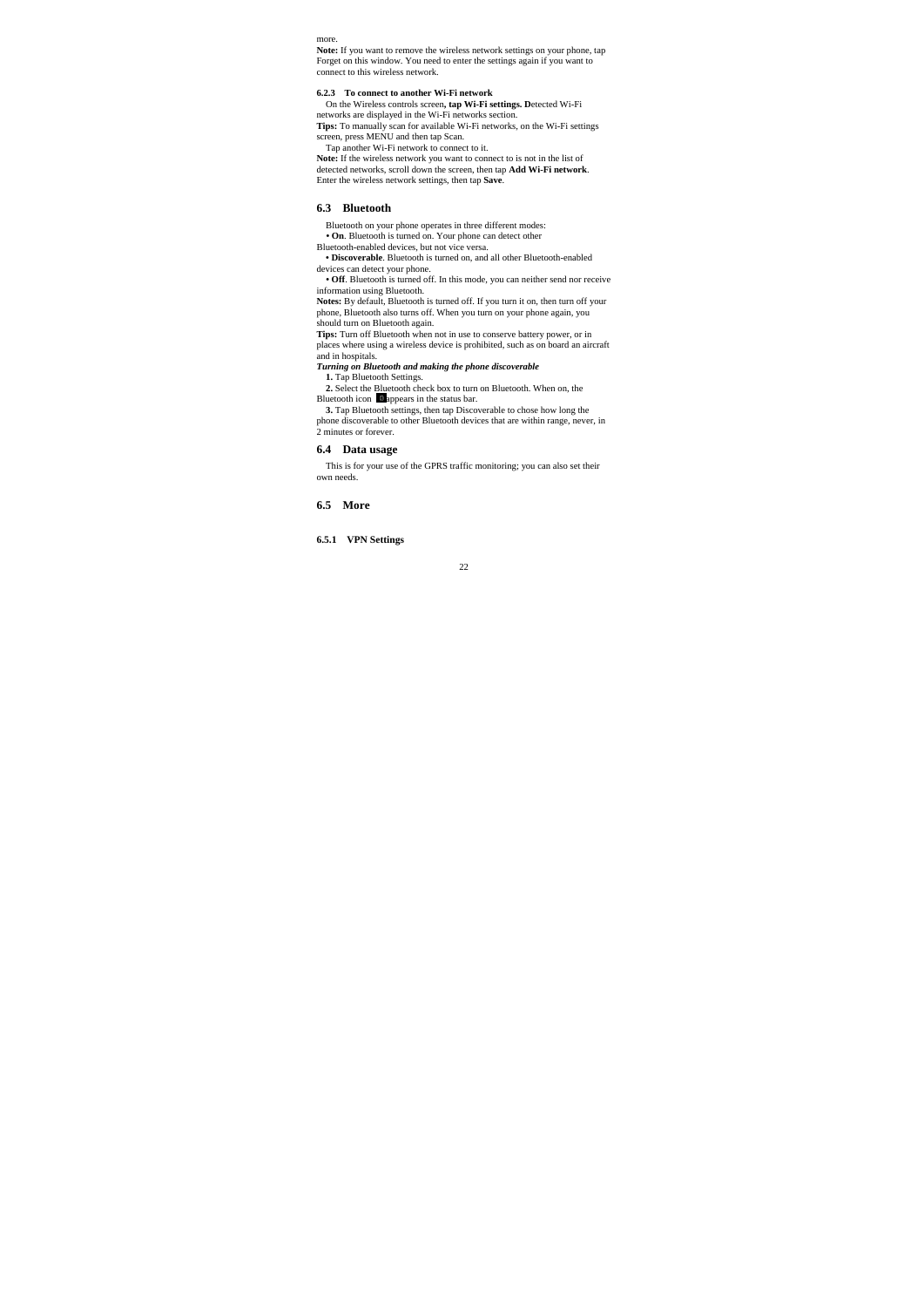From your phone, you can add, set up, and manage virtual private networks (VPNs) that allow you to connect and access resources inside a secured local

network, such as your corporate network. **6.5.1.1 Preparing your phone for VPN connection**  Depending on the type of VPN you are using at work, you may be required to enter your login credentials and/or install security certificates before you can connect to your company's local network. You can get this information from your network administrator. Also, your phone must first establish a Wi-Fi or data connection before you can initiate a VPN connection. **6.5.1.2 Setting up secure credential storage** 

If your network administrator instructs you to download and install security certificates, you must first set up the phone's secure credential storage. 1. Press HOME > MENU, tap Settings > Security, and then tap Set password.

2. Enter a new password (at least 8 characters without any spaces) for the credential storage, scroll down and confirm the password, and then tap OK. 3. Select the Use secure credentials check box.

You can then download and install the certificates needed to access your local network, your network administrator can tell you how to do this.

**6.5.1.3 Adding a VPN connection**  1. Press HOME > MENU, and then tap Settings > Wireless & networks >

VPN settings.

2. Tap Add VPN, and then tap the type of VPN you want to add.<br>3. Tap the VPN settings and set them up according to the security details<br>you have obtained from your network administrator.<br>4. When finished, press MENU, and

1. Press HOME > MENU, and then tap Settings > Wireless & networks >

VPN settings. 2. In the VPNs section, tap the VPN that you want to connect to.

3. When prompted, enter your log in credentials, and then tap Connect. When you are connected, the VPN connected icon  $\epsilon$  appears in the

notification area of the title bar.

4. Open the web browser to access resources such as intranet sites on your corporate network.

**6.5.1.5 Disconnecting from a VPN** 1. Press and hold the title bar, and then slide down your finger to open the Notifications panel.

2. Tap the VPN connection to return to the VPN settings screen, and then tap the VPN connection to disconnect from it. When your phone has disconnected from the VPN, the VPN disconnected

icon is displayed in the notification area of the title bar. **6.5.2 Tethering&portable hotspot** 

You can turn your phone into a portable Wi-Fi hotspot, to share your phone's internet connection with one or more computers or other devices.

1. Open the Settings application. 2. Touch Wireless & networks > Tethering & portable hotspot.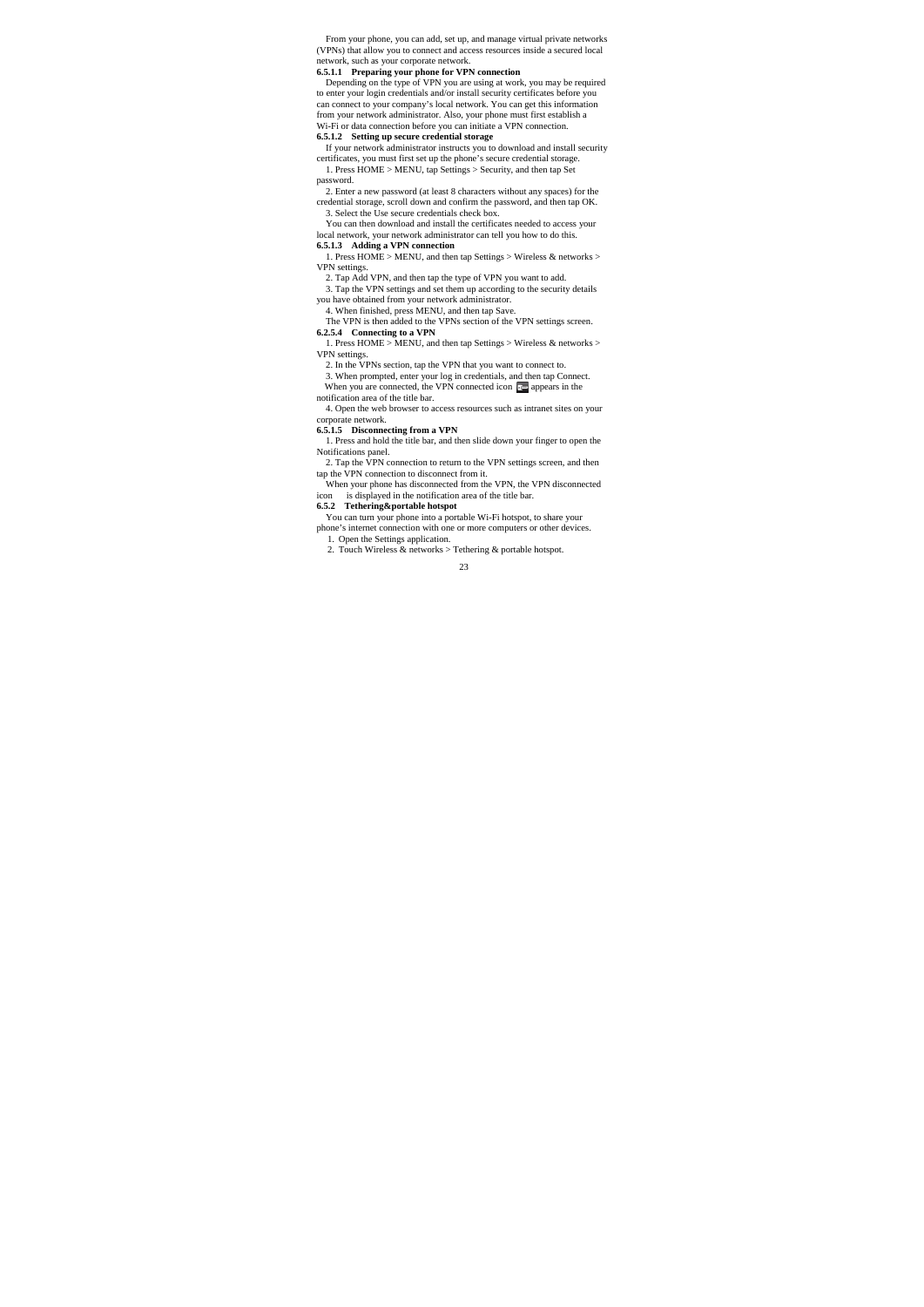3. Check Portable Wi-Fi hotspot.

Notes: • When your phone is serving as a Wi-Fi hotspot, you can't use your phone's applications to access the internet via its Wi-Fi connection.<br>phone's applications to access the internet via its Wi-Fi hotspot settings.

**•** For more information, visit http://www.android.com/tether#Wi-Fi.

## **6.5.3 Mobile Networks**

You can set mobile networks related options such as Data usage, Network Mode, Access Point Names and Network operators in Mobile Networks.

#### **6.6 Audio profiles**

There are four modes to choose from, including General, Silent, Meeting, Outdoor. You could tap for set specific.

## **6.7 Display**

You can select the screen brightness and standby time to their own needs and place is in need if they had to switch screens.

#### **6.8 Storage**

SD card and the phone which you can view and use the total capacity, and can be inserted on the installation and format the SD card.

## **6.9 Battery**

Show your battery capacity and how much remaining and how long it is used.

# **Do not place the battery in fire ; follow local laws and ordinances in**

**Disposing used battery. Check the model number of the charger before using it to charge the mobile.** 

**Only use approved battery , charger and accessories applicable to the specific mobile model . Using other types of battery , charger and**  accessories may violate the certification or warranty terms of the accessories may violate the certification or warranty terms of the equipment and may result in danger.<br>Return waste and used batteries to the supplier or s

**site . CAUTION!** 

**Risk of explosion if battery is replaced by an incorrect type . Dispose of used batteries according to the instructions .**

#### **6.10 Apps**

Here you can choose to install non-market applications and view the application procedure and has been downloaded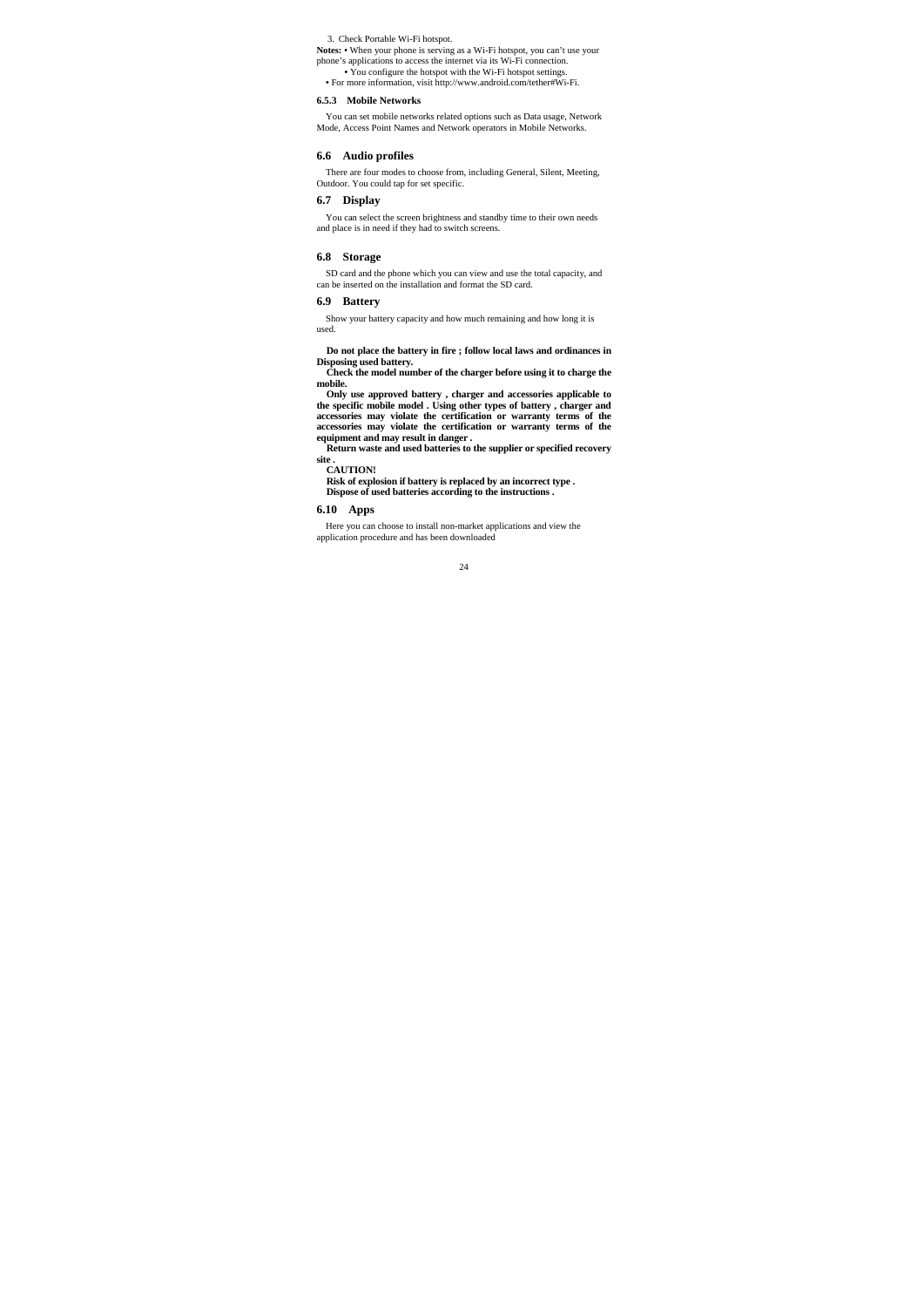#### **6.11 Location access**

1. When checked use wireless networks, the mobile network /Wi-Fi to

determine the location. 2. Use of GPS satellites to determine your location.

#### **6.12 Security**

In accordance with the options to lock screen with a pattern, PIN, or password.

## **6.13 Language & input**

Set the phone language, personal dictionary and input method and so on.

## **6.14 Backup & reset**

Its main application is loaded back up, if reinstall an application, restore backed up settings or other data.<br>**Note: W**hen you tap Factory data reset, all data on phone would be erases, so<br>please do not try to restore factory settings.

#### **6.15 Accounts**

You can add corporate and Google account to synchronize.<br>When you first enter your Gmail, Google Latitude, Google Talk, an Market,<br>will be prompted to add a Google account, Google account let you back up<br>your phone's infor to avoid loss of information when replacement of the phone, your information will be restored to the new phone. You can also add a new account in "Settings-> Account & sync -> Add Account ". You can add multiple accounts; a cell phone with an account can also be associated to multiple mobile phones.

#### **6.16 Date & time**

You can change the phone time and date or time zone in this option.

#### **6.17 Schedule power on/off**

Here you can set anytime you want to power on/off your mobile phone.

#### **6.18 Accessibility**

Here are some accessibility for you to better use your mobile phone, such as Large text, Power button ends call, Auto-rotate screen, Speak passwords.

## **6.19 About phone**

Here you can view the phone status and the use of mobile phone batteries and IMEI number, Bluetooth address, Wi-Fi address

## **Chapter 7 - Other Applications**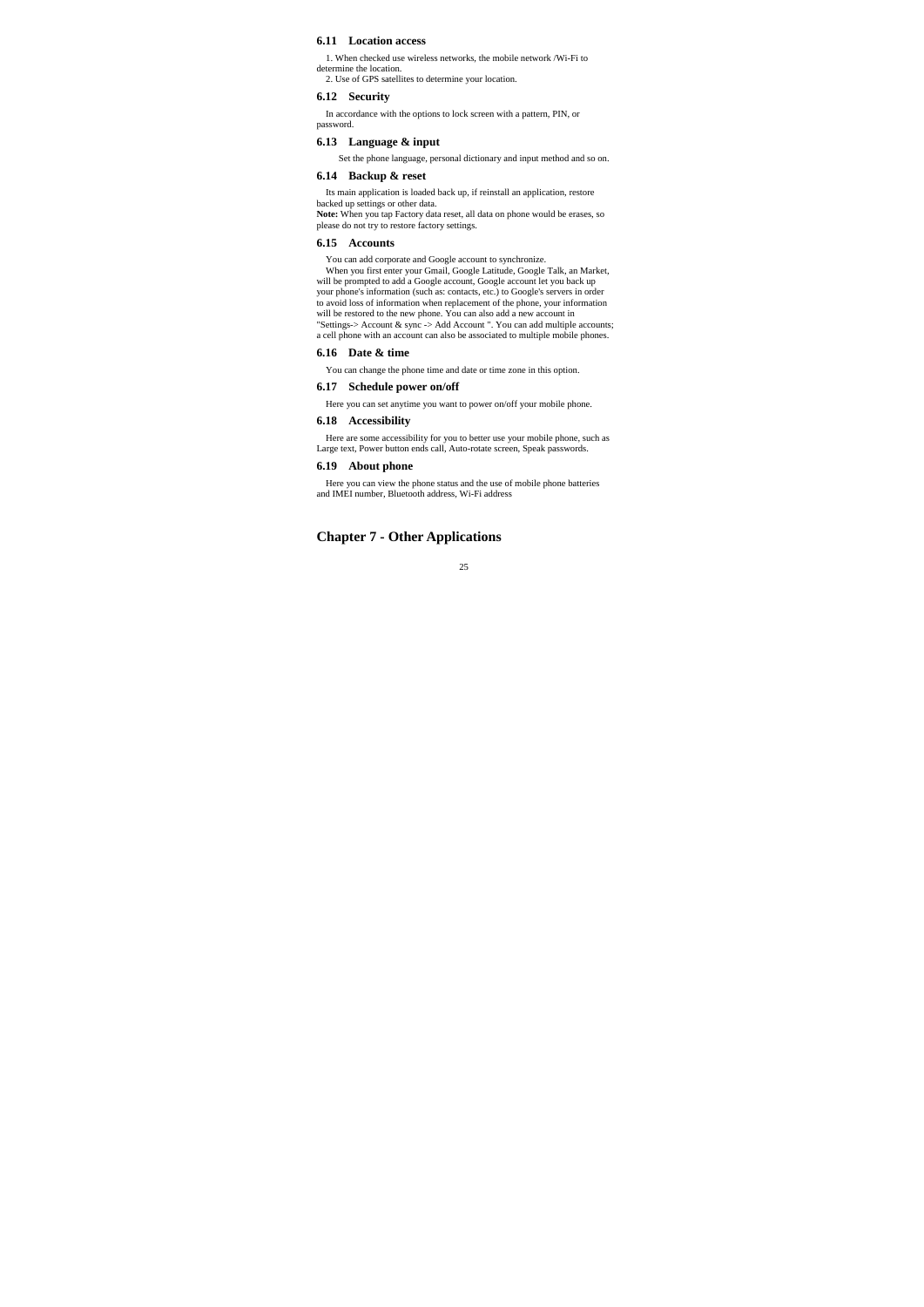#### **7.1 Clock**

You can use Clock to set alarms.

#### **7.1.1 Setting the local date, time zone, and time**

By default, your phone automatically uses the network-provided date, time zone, and time. You can set the date, time zone, and time manually. **Tips:** You can also press HOME > MENU, and then tap System Settings > Date & time.

#### **7.1.2 Setting alarms**

1. Tap one of the default alarms on the screen.

2. In the Set alarm screen, set the alarm time by sliding your finger up or down on the numbers and AM/PM.<br>
3. Enter the alarm Description, set the Alarm sound and Repeat, and select

the Vibrate checkbox if you want the phone to also vibrate when the alarm

goes off.

**Note:** Scroll up the screen to see all the Alarm options.

4. Tap Done. **Note:** If you need to set more than an alarm, you can add more alarms by tapping Add alarm or press and hold the alarm, and tap Delete alarm.

#### **7.2 Sound Recorder**

Voice Memos lets you use Phone as a portable recording device using the built-in microphone, Phone or Bluetooth headset mic, or supported external microphone. Recordings using the built-in microphone are mono, but you can record stereo using an external stereo microphone.

**Recording your voice 1.** Press HOME, then tap "Apps", and then tap **Sound Recorder**.

- **2. Hold the device's microphone near your mouth. 3. Tap recording a voice clip. Tap recording. 4.** Enter a name for the voice clip and then tap **Save**.
- **5.** Tap  $\qquad \qquad$  **play back the voice recording.**

## **7.3 FM Radio**

**7.3.1 Open Radio** 

When you listen to the radio, please inset the headset and tap FM Radio , When you plug in the headset, the idle will display this icon  $\bigcap$ 

#### **7.3.2 Selectable channel**

Select the icon  $\rightarrow$  or  $\rightarrow$  by pressing ok keys, you can fine-tune on the radio or course.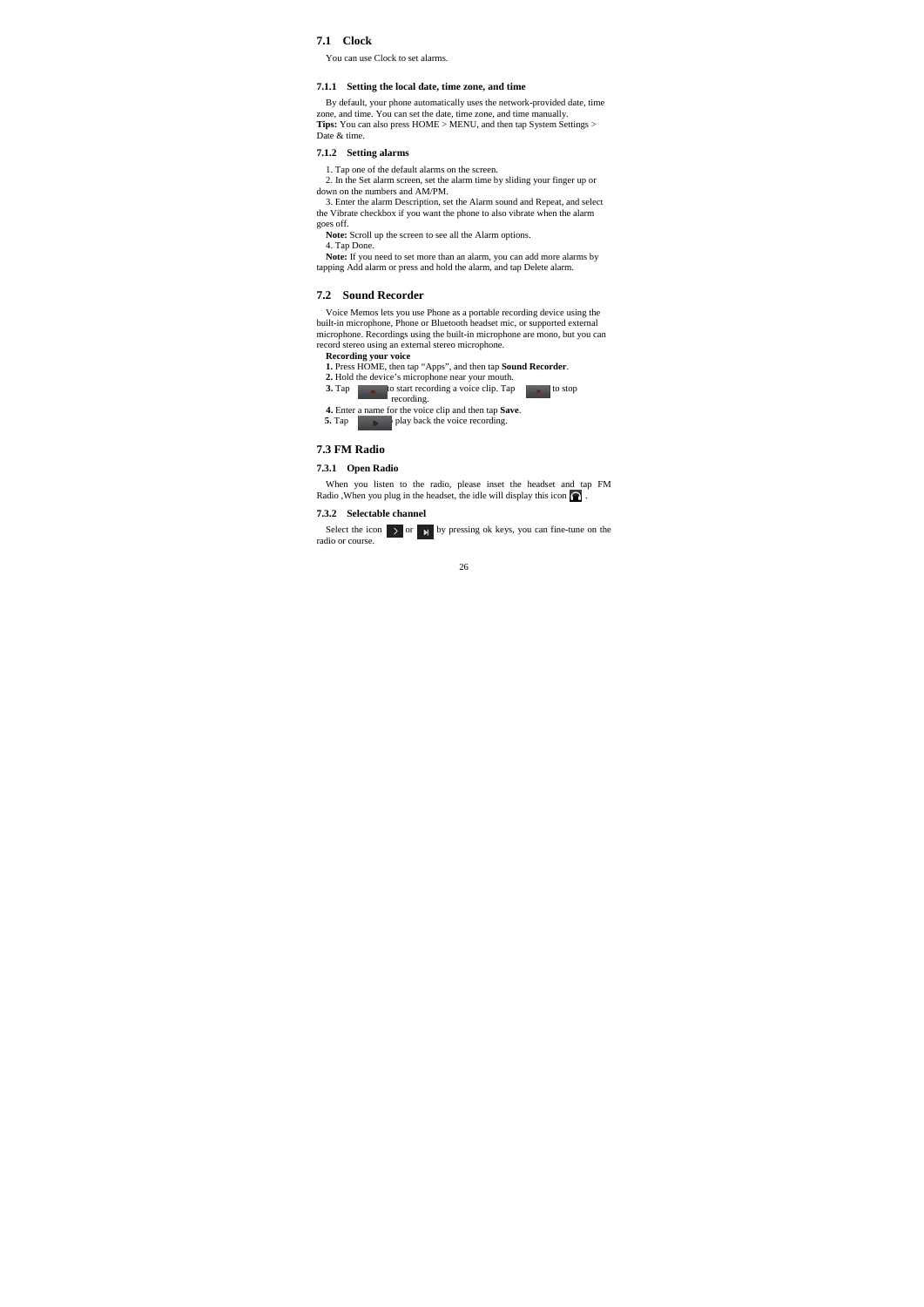## **7.3.3 options**

1. Search: Search all the channels.

2. Speaker: You can start up loudspeaker to make the sound louder. 3. Record FM: You can record your favorite music or program.

#### **7.4 Calendar**

Calendar makes it easy to stay on schedule. You can view individual calendars, or several calendars

at once. You can view your events by day, by month, or in a list. You can search the titles, invitees,

locations, and notes of events. If you enter birthdays for your contacts, you can view those<br>birthdays in Calendar

birthdays in Calendar.<br> **Day:** To display the day of calendar in days.<br> **Week:** To display the day of calendar in weeks.<br> **Month:** To display the day of calendar in months.<br> **Daily:** Display the calendar in the certain per

## **7.5 Calculator**

Tap numbers and functions in Calculator just as you would with a standard calculator. When you tap the add, subtract, multiply, or divide button, a code appears around the button to let you know the operation to be carried out.

#### **7.6 Browser**

#### **7.6.1 Open browser**

Browser is used for internet surfing. Press "HOME", then tap "Apps",find **Browser**.

## **7.6.2 Basic operations**

**7.6.2.1 New window** 

1. Touch the address bar, tap in the words you are interested in, then tap

"Go".<br>
2. When you are tap in the words in history, it will show up automatically.<br>
7.6.2.2 Bookmarks/ History<br>
Press menu key to find the "bookmark/ History", you can add your favorite<br>
websites. By bookmarks you can go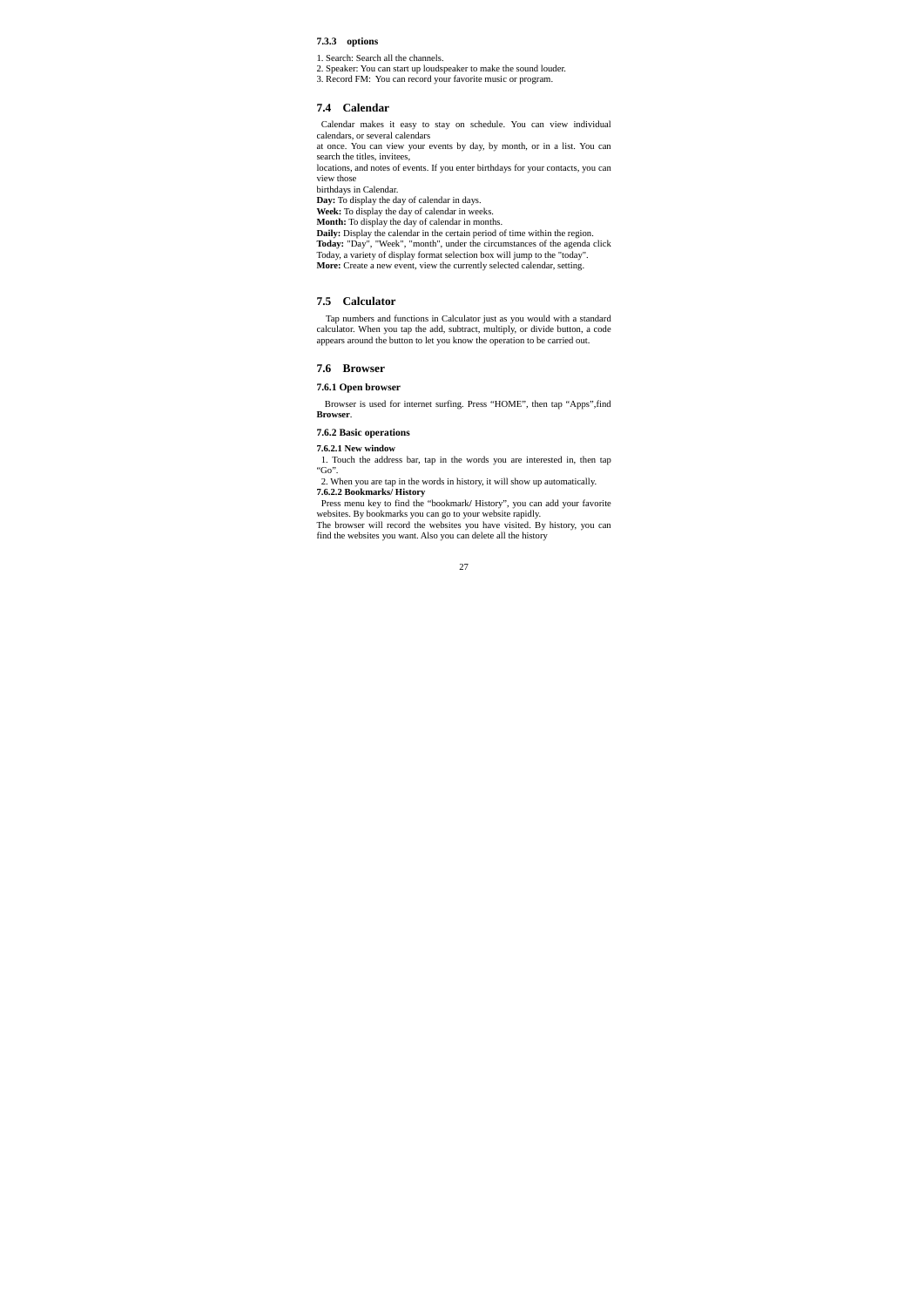## **FCC Caution.**

#### **§ 15.19 Labelling requirements.**

This device complies with part 15 of the FCC Rules. Operation is subject to the following two conditions: (1) This device may not cause harmful interference, and (2) this device must accept any interference received, including interference that may cause undesired operation.

#### **§ 15.21 Information to user.**

Any Changes or modifications not expressly approved by the party responsible for compliance could void the user's authority to operate the equipment.

#### **§ 15.105 Information to the user.**

**Note:** This equipment has been tested and found to comply with the limits for a Class B digital device, pursuant to part 15 of the FCC Rules. These limits are designed to provide reasonable protection against harmful interference in a residential installation. This equipment generates uses and can radiate radio frequency energy and, if not installed and used in accordance with the instructions, may cause harmful interference to radio communications. However, there is no guarantee that interference will not occur in a particular installation. If this equipment does cause harmful interference to radio or television reception, which can be determined by turning the equipment off and on, the user is encouraged to try to correct the interference by one or more of the following measures: ‐Reorient or relocate the receiving antenna. ‐Increase the separation between the equipment and receiver. ‐Connect the equipment into an outlet on a circuit different from that to which the receiver is connected. ‐Consult the dealer or an experienced radio/TV technician for help.

#### **Specific Absorption Rate (SAR) information:**

This Smart Mobile Phone meets the government's requirements for exposure to radio waves. The guidelines are based on standards that were developed by